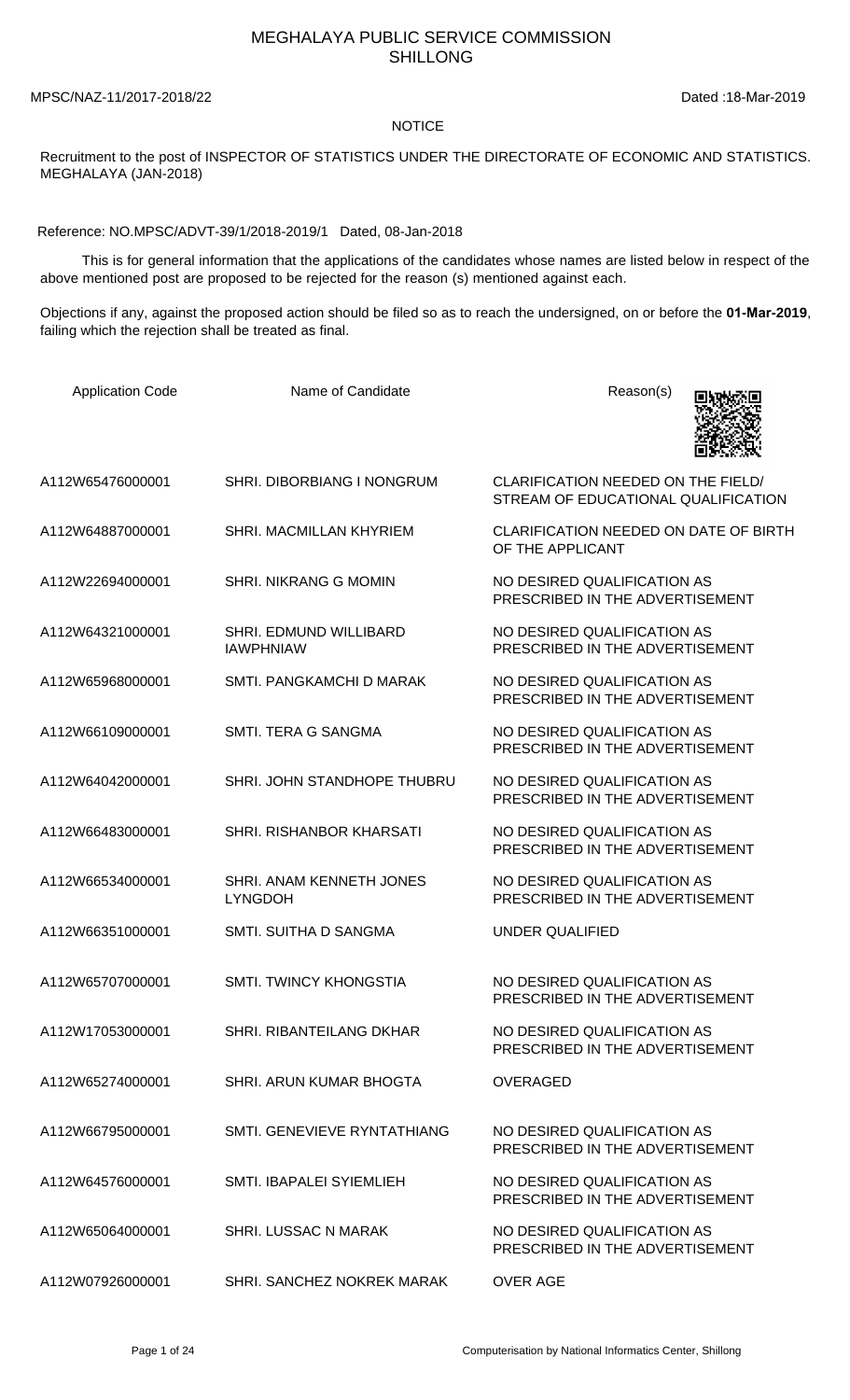

|                  |                                             | LU OKAN WANA                                                                                                                        |
|------------------|---------------------------------------------|-------------------------------------------------------------------------------------------------------------------------------------|
| A112W00177000001 | SMTI. PREJILLINE GABIL MOMIN                | DOES NOT HAVE THE DESIRED<br><b>QUALIFICATION AS PRESCRIBED BY THE</b><br>CONCERNED DEPARTMENT IN ITS ADVT                          |
| A112W65232000001 | SMTL TENGCHINA D SHIRA                      | NO DESIRED QUALIFICATION AS<br>PRESCRIBED IN THE ADVERTISEMENT                                                                      |
| A112W65015000001 | SMTI. NAZAREEN WAHLANG                      | NO DESIRED QUALIFICATION AS<br>PRESCRIBED IN THE ADVERTISEMENT                                                                      |
| A112W49008000001 | SMTI. ALACRITY M WARJRI                     | NO DESIRED QUALIFICATION AS<br>PRESCRIBED IN THE ADVERTISEMENT                                                                      |
| A112W66065000001 | SHRI. BANANG M MOMIN                        | NO DESIRED QUALIFICATION AS<br>PRESCRIBED IN THE ADVERTISEMENT                                                                      |
| A112W65677000001 | SMTI. STAFFY D MOMIN                        | NO DESIRED QUALIFICATION AS<br>PRESCRIBED IN THE ADVERTISEMENT                                                                      |
| A112W37759000001 | SHRI, CANIGGIA D SANGMA                     | NO DESIRED QUALIFICATION AS<br>PRESCRIBED IN THE ADVERTISEMENT                                                                      |
| A112W66007000001 | SMTI. TENGCHI R MARAK                       | NO DESIRED QUALIFICATION AS<br>PRESCRIBED IN THE ADVERTISEMENT                                                                      |
| A112W66507000002 | SMTI. PRINGCHIBA NOROMBI D<br><b>ARENGH</b> | NO DESIRED QUALIFICATION AS<br>PRESCRIBED IN THE ADVERTISEMENT                                                                      |
| A112W03784000002 | SMTI. EASTERBELL KHARJANA                   | <b>CLARIFICATION NEEDED ON PRESENT</b><br><b>OCCUPATION</b>                                                                         |
| A112W66475000002 | SMTI. RIPAWAMAYA LAWAI                      | NO DESIRED QUALIFICATION AS<br>PRESCRIBED IN THE ADVERTISEMENT                                                                      |
| A112W66459000002 | SMTL KALKAME RANGSHA MARAK                  | NO DESIRED QUALIFICATION AS<br>PRESCRIBED IN THE ADVERTISEMENT                                                                      |
| A112W66414000002 | SMTI. PRIYATI DIO SANGMA                    | NO DESIRED QUALIFICATION AS<br>PRESCRIBED IN THE ADVERTISEMENT                                                                      |
| A112W66364000002 | SMTI. CHIZIMEY RAKSAM MARAK                 | NO DESIRED QUALIFICATION AS<br>PRESCRIBED IN THE ADVERTISEMENT                                                                      |
| A112W66342000002 | <b>SMTI. DICKANCHI R MARAK</b>              | NO DESIRED QUALIFICATION AS<br>PRESCRIBED IN THE ADVERTISEMENT                                                                      |
| A112W66336000002 | SHRI. KHLAINBHA P UMSONG                    | NO DESIRED QUALIFICATION AS<br>PRESCRIBED IN THE ADVERTISEMENT                                                                      |
| A112W66326000002 | SMTI. SWANDESHILLA N MARAK                  | <b>OVERAGED</b>                                                                                                                     |
| A112W66310000002 | SMTI. SALLIMIA QUITY M SANGMA               | NO DESIRED QUALIFICATION AS<br>PRESCRIBED IN THE ADVERTISEMENT                                                                      |
| A112W66297000002 | SMTI. SANTIRA D SHRIA                       | NO DESIRED QUALIFICATION AS<br>PRESCRIBED IN THE ADVERTISEMENT                                                                      |
| A112W66284000002 | SHRI. RIKRANG MRENDA MOMIN                  | <b>OVERAGED</b>                                                                                                                     |
| A112W66283000002 | SMTI. EFFICIENCY IAWPHNIAW                  | CLARIFICATION NEEDED ON THE FIELD<br>STREAM OF AS PER THE EDUCATIONAL<br><b>QUALIFICATION REQUIRED NEEDED BY THE</b><br><b>ADVT</b> |
| A112W66276000002 | SMTI. VENETIA PEARL BAMON                   | NO DESIRED QUALIFICATION AS<br>PRESCRIBED IN THE ADVERTISEMENT                                                                      |
| A112W66254000002 | SMTI. YOUDALIN LYNGDOH<br><b>MARSHILONG</b> | UNDER QUALIFIED                                                                                                                     |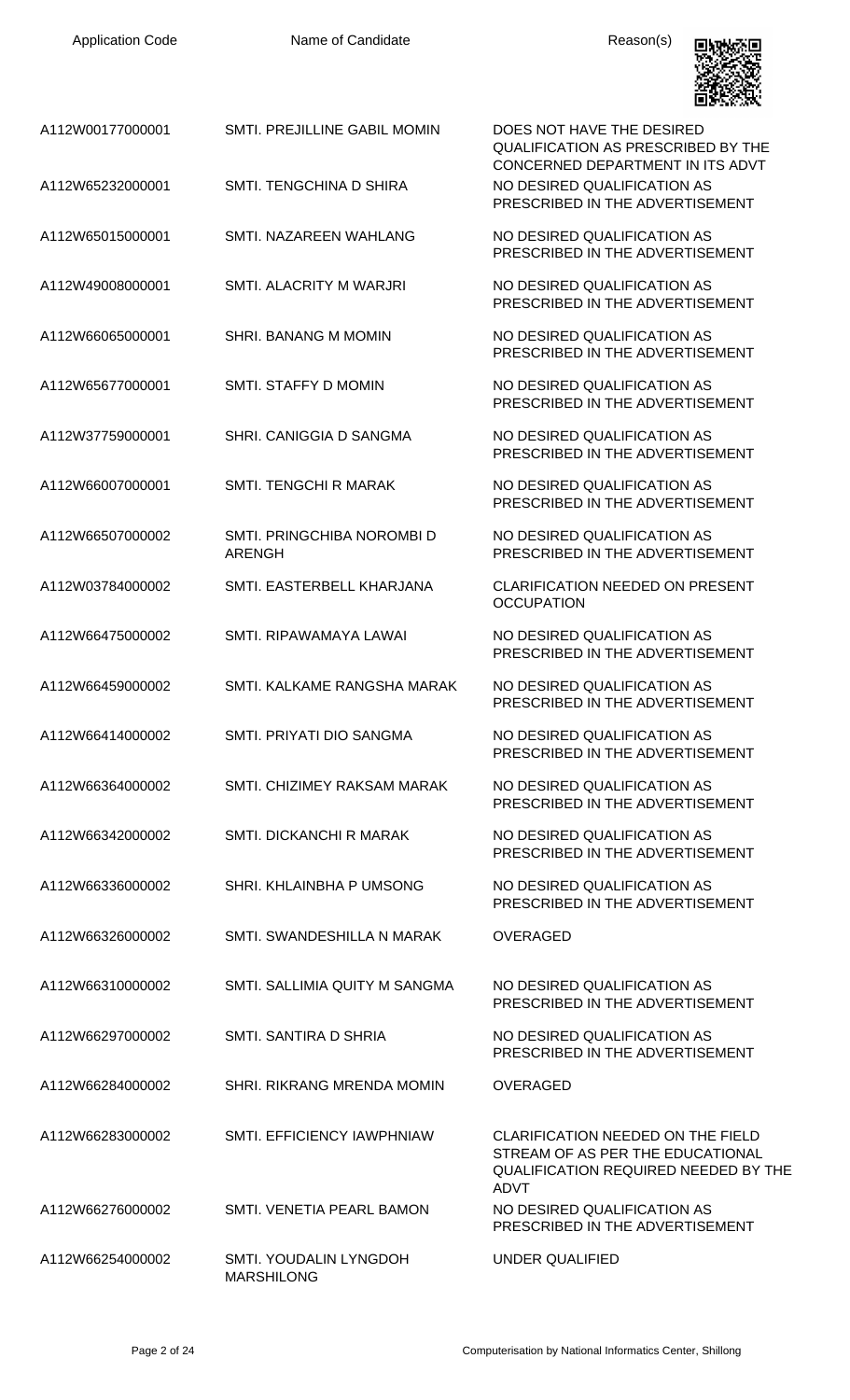| A112W05401000002 | SMTI. EMIRA LANGSTIEH         | CLARIFICATION NEEDED ON THE FIELD AND<br>STREAM OF AS PER THE EDUCATIONAL<br><b>QUALIFICATION REQUIRED NEEDED BY THE</b><br><b>ADVT</b> |
|------------------|-------------------------------|-----------------------------------------------------------------------------------------------------------------------------------------|
| A112W66205000002 | SHRI. HARLEY BRONSON KURBAH   | <b>OVERAGED</b>                                                                                                                         |
| A112W66204000002 | SMTI. JUDALIN KHARSHANDI      | NO DESIRED QUALIFICATION AS<br>PRESCRIBED IN THE ADVERTISEMENT                                                                          |
| A112W66137000002 | <b>SMTI. HASINA PASTIEH</b>   | NO DESIRED QUALIFICATION AS<br>PRESCRIBED IN THE ADVERTISEMENT                                                                          |
| A112W66124000002 | SHRI. CHINGSRANG W MOMIN      | NO DESIRED QUALIFICATION AS<br>PRESCRIBED IN THE ADVERTISEMENT                                                                          |
| A112W66119000002 | SMTI, MONICA D SANGMA         | NO DESIRED QUALIFICATION AS<br>PRESCRIBED IN THE ADVERTISEMENT                                                                          |
| A112W66117000002 | SMTI, PRIYANKA LYNTHONG       | NO DESIRED QUALIFICATION AS<br>PRESCRIBED IN THE ADVERTISEMENT                                                                          |
| A112W06465000002 | SHRI. SENGMIN D SANGMA        | DOES NOT HAVE THE DESIRED<br>QUALIFICATION AS PRESCRIBED BY THE                                                                         |
| A112W66102000002 | <b>SMTI. EULAILY PAMTHET</b>  | CONCERNED DEPARTMENT IN ITS ADVT<br>NO DESIRED QUALIFICATION AS<br>PRESCRIBED IN THE ADVERTISEMENT                                      |
| A112W66086000002 | SHRI. RUDY KHARSYNTIEW        | NO DESIRED QUALIFICATION AS<br>PRESCRIBED IN THE ADVERTISEMENT                                                                          |
| A112W66082000002 | <b>SMTI. ESMIDA SYIEM</b>     | NO DESIRED QUALIFICATION AS<br>PRESCRIBED IN THE ADVERTISEMENT                                                                          |
| A112W66080000002 | SHRI. MAHMUDUL HASSAN MASUD   | NO DESIRED OUALIFICATION AS<br>PRESCRIBED IN THE ADVERTISEMENT                                                                          |
| A112W66003000002 | SMTI. NAPHISABET LAPANG       | NO DESIRED QUALIFICATION AS<br>PRESCRIBED IN THE ADVERTISEMENT                                                                          |
| A112W65959000002 | SMTI. BANISHA MARBANIANG      | NO DESIRED QUALIFICATION AS<br>PRESCRIBED IN THE ADVERTISEMENT                                                                          |
| A112W65948000002 | SMTI, OPHELIA CAROLINE WAR    | OVERAGED                                                                                                                                |
| A112W65938000002 | SHRI. WALSENG CH. MARAK       | <b>OVERAGED</b>                                                                                                                         |
| A112W07348000002 | <b>SHRI. GILBERT HINGE</b>    | DOES NOT HAVE THE DESIRED<br><b>QUALIFICATION BY THE CONCERNED</b>                                                                      |
| A112W65922000002 | SMTI. SECILIA CHECHIN N MARAK | DEPARTMENT IN ITS ADVT<br>NO DESIRED QUALIFICATION AS<br>PRESCRIBED IN THE ADVERTISEMENT                                                |
| A112W65912000002 | SHRI. WANLAMJINGSHAI LYNGDOH  | NO DESIRED QUALIFICATION AS<br>PRESCRIBED IN THE ADVERTISEMENT                                                                          |
| A112W65897000002 | SMTI. GRACE NORA KHARSAMAI    | NO DESIRED QUALIFICATION AS<br>PRESCRIBED IN THE ADVERTISEMENT                                                                          |
| A112W65852000002 | SMTI. DASUKWANKI LAPASAM      | NO DESIRED QUALIFICATION AS<br>PRESCRIBED IN THE ADVERTISEMENT                                                                          |
| A112W65844000002 | SMTI. CHONCHIME RANGSA MARAK  | NO DESIRED QUALIFICATION AS<br>PRESCRIBED IN THE ADVERTISEMENT                                                                          |
| A112W65819000002 | SHRI. SENGSAL R MARAK         | NO DESIRED QUALIFICATION AS<br>PRESCRIBED IN THE ADVERTISEMENT                                                                          |

**BANKER**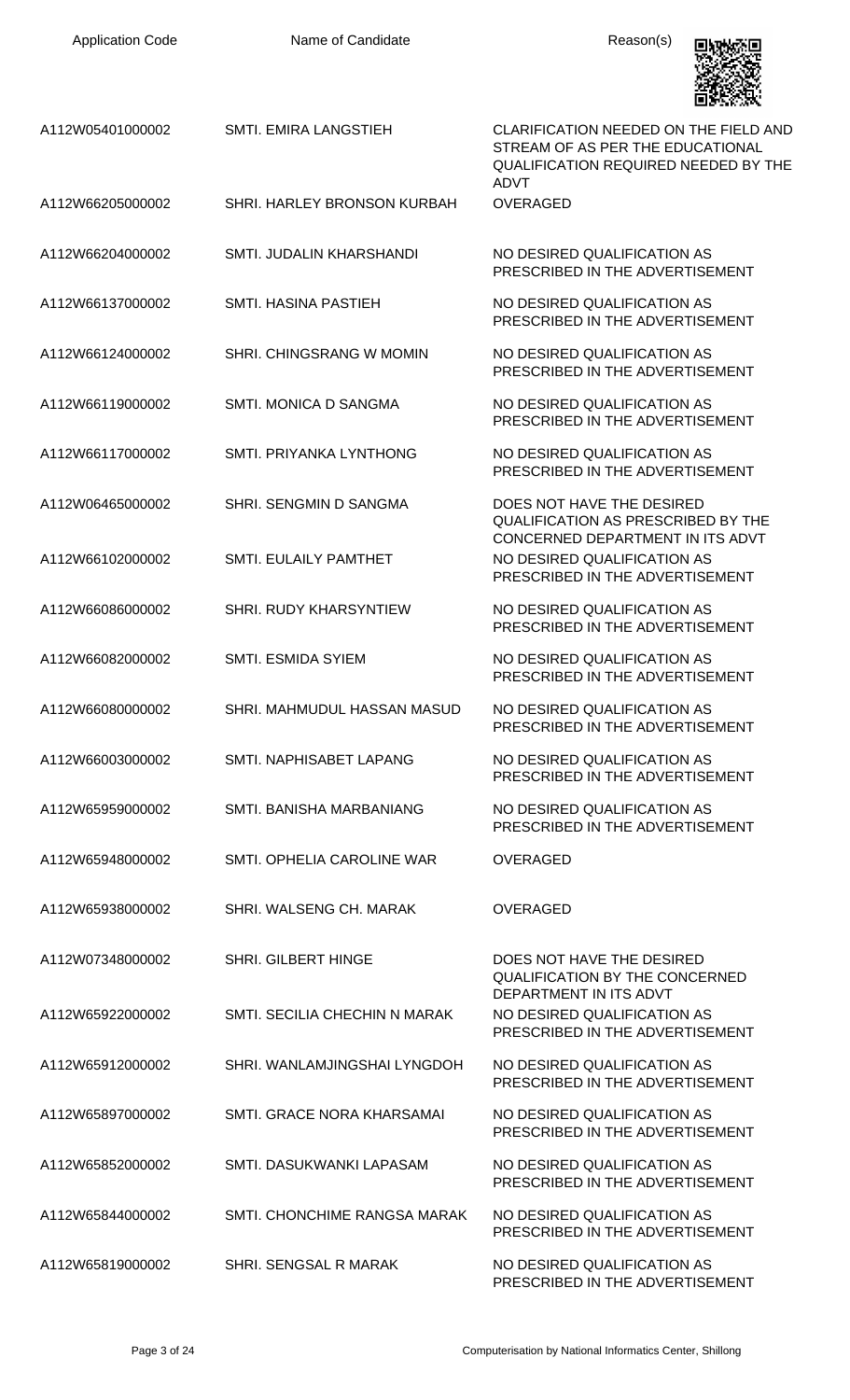Name of Candidate **Reason(s)** 



| A112W65770000002 | SMTI. SHILPA KOCH                                   | NO DESIRED QUALIFICATION AS<br>PRESCRIBED IN THE ADVERTISEMENT                                             |
|------------------|-----------------------------------------------------|------------------------------------------------------------------------------------------------------------|
| A112W65763000002 | <b>SHRI. TINTIN R MARAK</b>                         | NO DESIRED QUALIFICATION AS<br>PRESCRIBED IN THE ADVERTISEMENT                                             |
| A112W65753000002 | SMTI. SEBANI M MARAK                                | NO DESIRED QUALIFICATION AS<br>PRESCRIBED IN THE ADVERTISEMENT                                             |
| A112W65697000002 | SMTI. TRIMEDYA R MARAK                              | <b>OVERAGED</b>                                                                                            |
| A112W65693000002 | SHRI. TENGKAM T SANGMA                              | NO DESIRED QUALIFICATION AS<br>PRESCRIBED IN THE ADVERTISEMENT                                             |
| A112W65692000002 | SHRI. TENGSENG AGITOK SANGMA                        | NO DESIRED QUALIFICATION AS<br>PRESCRIBED IN THE ADVERTISEMENT                                             |
| A112W65666000002 | SMTI. AMANA KNATORI T SANGMA                        | NO DESIRED QUALIFICATION AS<br>PRESCRIBED IN THE ADVERTISEMENT                                             |
| A112W65631000002 | <b>SHRI. LARDY SCOTDY KONCHIKOL</b><br><b>MOMIN</b> | NO DESIRED QUALIFICATION AS<br>PRESCRIBED IN THE ADVERTISEMENT                                             |
| A112W65630000002 | SMTI. DAIAMONLANG MARBANIANG                        | NO DESIRED QUALIFICATION AS<br>PRESCRIBED IN THE ADVERTISEMENT                                             |
| A112W65586000002 | SMTI. TAPRIMCHI B MARAK                             | NO DESIRED QUALIFICATION AS<br>PRESCRIBED IN THE ADVERTISEMENT                                             |
| A112W65548000002 | SMTI. JOYSYFUL WANSHNONG                            | NO DESIRED QUALIFICATION AS<br>PRESCRIBED IN THE ADVERTISEMENT                                             |
| A112W65533000002 | <b>SMTI. RIKKIMCHI N SANGMA</b>                     | NO DESIRED QUALIFICATION AS<br>PRESCRIBED IN THE ADVERTISEMENT                                             |
| A112W65529000002 | SMTI. BENAKIM T SANGMA                              | NO DESIRED QUALIFICATION AS<br>PRESCRIBED IN THE ADVERTISEMENT                                             |
| A112W65519000002 | SHRI. MATGRIK K SANGMA                              | NO DESIRED QUALIFICATION AS<br>PRESCRIBED IN THE ADVERTISEMENT                                             |
| A112W65509000002 | SHRI. BATHNAGAR A SANGMA                            | NO DESIRED QUALIFICATION AS<br>PRESCRIBED IN THE ADVERTISEMENT                                             |
| A112W65494000002 | SHRI. POBON D ARENGH                                | NO DESIRED QUALIFICATION AS<br>PRESCRIBED IN THE ADVERTISEMENT                                             |
| A112W65486000002 | SMTI. TANVIE B MARAK                                | NO DESIRED QUALIFICATION AS<br>PRESCRIBED IN THE ADVERTISEMENT                                             |
| A112W11505000002 | SHRI. AIARSON K SANGMA                              | DOES NOT HAVE THE DESIRED<br><b>QUALIFICATION AS PRESCRIBED BY THE</b><br>CONCERNED DEPARTMENT IN ITS ADVT |
| A112W65465000002 | SMTI. NEWEE CH SANGMA                               | NO DESIRED QUALIFICATION AS<br>PRESCRIBED IN THE ADVERTISEMENT                                             |
| A112W65430000002 | <b>SMTI. MERSAPHI CAJEE</b>                         | NO DESIRED QUALIFICATION AS<br>PRESCRIBED IN THE ADVERTISEMENT                                             |
| A112W65418000002 | SHRI. KYRSHANBORLANG<br><b>IADBORNE</b>             | NO DESIRED QUALIFICATION AS<br>PRESCRIBED IN THE ADVERTISEMENT                                             |
| A112W65417000002 | SMTI. BAIARIHUNLANG IADBORNE                        | NO DESIRED QUALIFICATION AS<br>PRESCRIBED IN THE ADVERTISEMENT                                             |
| A112W15777000002 | SMTI. DAYOHIMI RYMBAI                               | DOES NOT HAVE THE DESIRED<br><b>QUALIFICATION AS PRESCRIBED BY THE</b>                                     |
| A112W65402000002 | SMTI. CELENE TYNSONG                                | CONCERNED DEPARTMENT IN ITS ADVT<br>NO DESIRED QUALIFICATION AS<br>PRESCRIBED IN THE ADVERTISEMENT         |

Page 4 of 24 Computerisation by National Informatics Center, Shillong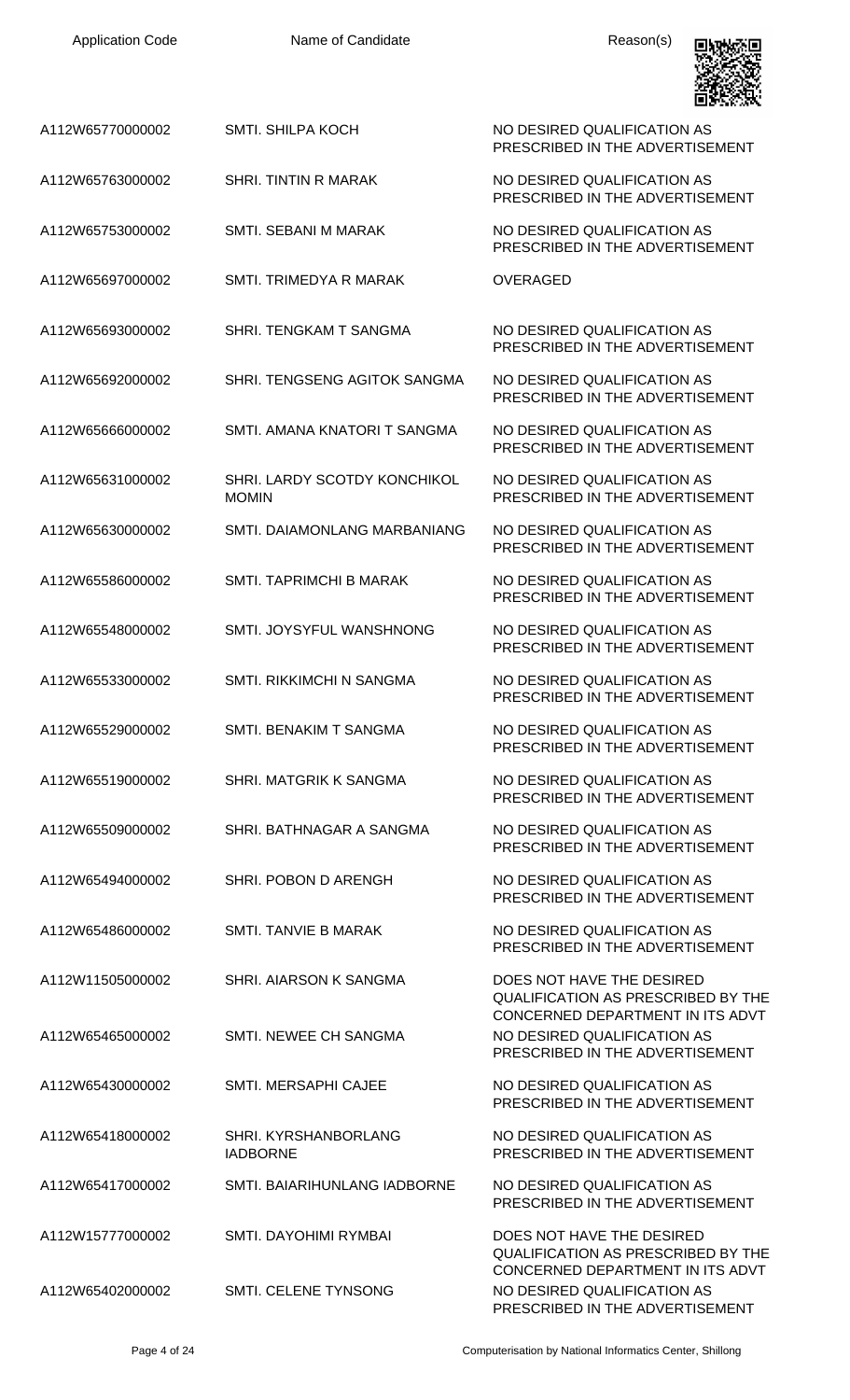| <b>Application Code</b> | Name of Candidate                            | Reason(s)                                                                                                  |
|-------------------------|----------------------------------------------|------------------------------------------------------------------------------------------------------------|
| A112W65341000002        | SHRI. DEIBORLANG MARNGAR                     | NO DESIRED QUALIFICATION AS<br>PRESCRIBED IN THE ADVERTISEMENT                                             |
| A112W65296000002        | SHRI. YVAN AARON SAKSAKAM G<br><b>MOMIN</b>  | NO DESIRED QUALIFICATION AS<br>PRESCRIBED IN THE ADVERTISEMENT                                             |
| A112W65272000002        | SMTI. DERANI KOKSI SANGMA                    | NO DESIRED QUALIFICATION AS<br>PRESCRIBED IN THE ADVERTISEMENT                                             |
| A112W65261000002        | SHRI. LAPHRANGKI KHYRIEM                     | NO DESIRED QUALIFICATION AS<br>PRESCRIBED IN THE ADVERTISEMENT                                             |
| A112W34956000002        | SHRI. ALFRED KHARMAWLONG                     | UNDER QUALIFIED                                                                                            |
| A112W65227000002        | SHRI. BALKHO R MARAK                         | NO DESIRED QUALIFICATION AS<br>PRESCRIBED IN THE ADVERTISEMENT                                             |
| A112W65214000002        | SMTI. ARELIA NALLE KHARJANA                  | NO DESIRED QUALIFICATION AS<br>PRESCRIBED IN THE ADVERTISEMENT                                             |
| A112W65202000002        | <b>SMTI. RIKCHINA R MARAK</b>                | <b>OVERAGED</b>                                                                                            |
| A112W15899000002        | SMTI. ALLANA FRANCESCA MRONG<br><b>MARAK</b> | DOES NOT HAVE THE DESIRED<br><b>QUALIFICATION AS PRESCRIBED BY THE</b><br>CONCERNED DEPARTMENT IN ITS ADVT |
| A112W15959000002        | SMTI. DANACHEA GURI SANGMA                   | DOES NOT HAVE THE DESIRED<br><b>QUALIFICATION AS PRESCRIBED BY THE</b>                                     |
| A112W15983000002        | SMTI. ALETHEA DYMPEP                         | CONCERNED DEPARTMENT IN ITS ADVT<br>DOES NOT HAVE THE DESIRED<br><b>QUALIFICATION AS PRESCRIBED BY THE</b> |
| A112W65194000002        | <b>SHRI. FIRSTBORN SWER</b>                  | CONCERNED DEPARTMENT IN ITS ADVT<br>UNDER QUALIFIED                                                        |
| A112W65178000002        | SHRI, KRICKSTEIN R MARAK                     | NO DESIRED QUALIFICATION AS<br>PRESCRIBED IN THE ADVERTISEMENT                                             |
| A112W66869000002        | SHRI. ABUL KARIM KHONGTHAW                   | NO DESIRED QUALIFICATION AS<br>PRESCRIBED IN THE ADVERTISEMENT                                             |
| A112W65123000002        | SMTI, VRIANCA R MARAK                        | NO DESIRED QUALIFICATION AS<br>PRESCRIBED IN THE ADVERTISEMENT                                             |
| A112W65075000002        | SHRI. ARDONLANG K MAJAW                      | NO DESIRED QUALIFICATION AS<br>PRESCRIBED IN THE ADVERTISEMENT                                             |
| A112W65060000002        | SHRI. PLIESHANBORLANG<br><b>KHONGSHUN</b>    | NO DESIRED QUALIFICATION AS<br>PRESCRIBED IN THE ADVERTISEMENT                                             |
| A112W65024000002        | SMTI. LISBETH ADIMA SANGMA                   | NO DESIRED QUALIFICATION AS<br>PRESCRIBED IN THE ADVERTISEMENT                                             |
| A112W64952000002        | SHRI, PAKA I YO SUJA                         | NO DESIRED QUALIFICATION AS<br>PRESCRIBED IN THE ADVERTISEMENT                                             |
| A112W64941000002        | SMTI, CHICHAREY S SANGMA                     | NO DESIRED QUALIFICATION AS<br>PRESCRIBED IN THE ADVERTISEMENT                                             |
| A112W64903000002        | SMTI. HAZEL PYNTNGEN DKHAR                   | NO DESIRED QUALIFICATION AS<br>PRESCRIBED IN THE ADVERTISEMENT                                             |
| A112W64898000002        | SHRI. KHRAW KUPAR LYNGDOH<br><b>NONGRANG</b> | <b>OVERAGED</b>                                                                                            |
| A112W64883000002        | SHRI. SHEMPHANG KHONGLAM                     | OVERAGED                                                                                                   |
| A112W12503000002        | SHRI. BHAKUPAR MARBANIANG                    | DOES NOT HAVE THE DESIRED<br>QUALIFICATION AS PRESCRIBED BY THE                                            |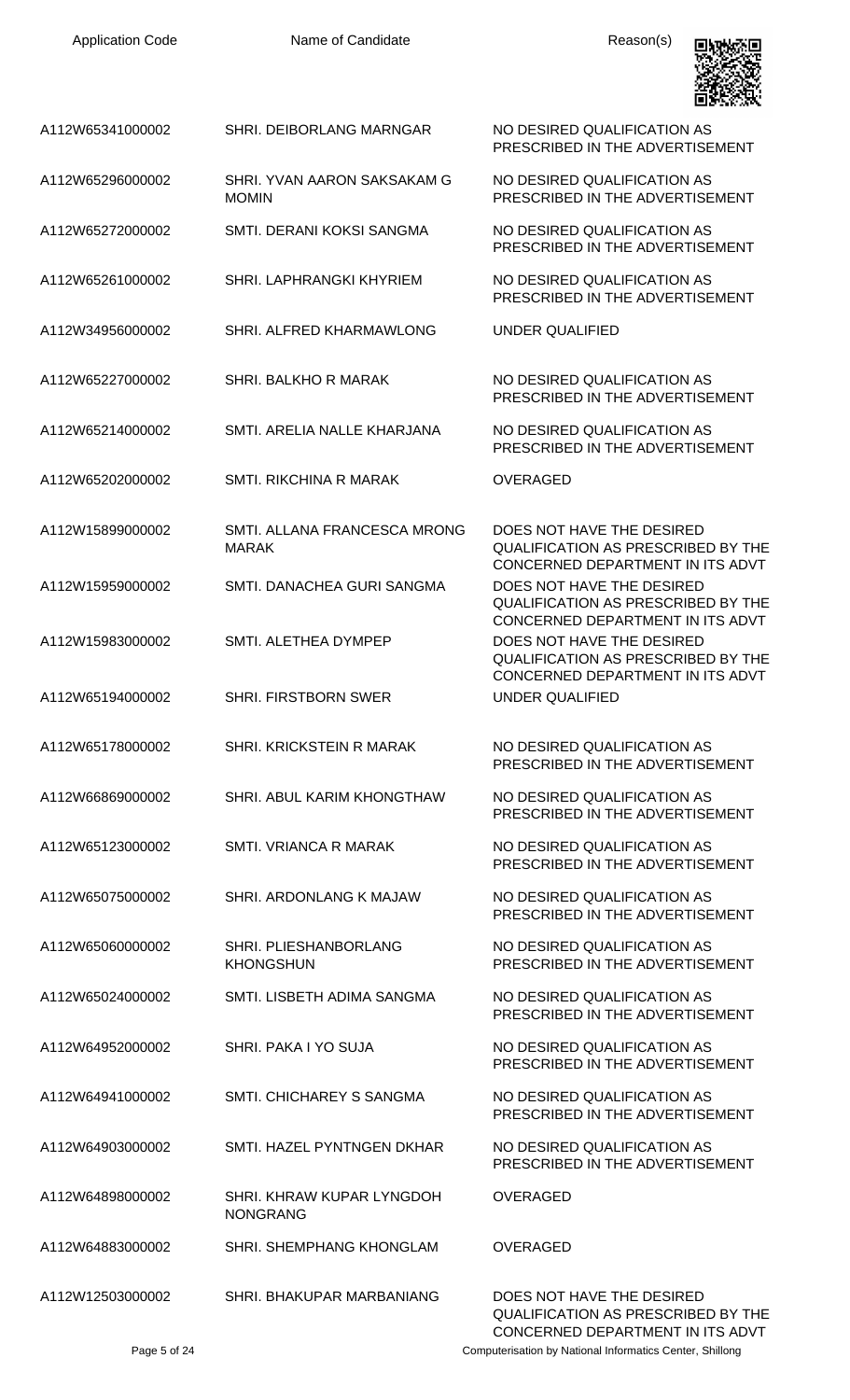| A112W64870000002 | SHRI, KENAN LUTHER MASSAR                 | NO DESIRED QUALIFICATION AS<br>PRESCRIBED IN THE ADVERTISEMENT                                             |
|------------------|-------------------------------------------|------------------------------------------------------------------------------------------------------------|
| A112W64809000002 | SMTI. VIZILIA DAPHI SYIEMIONG             | NO DESIRED QUALIFICATION AS<br>PRESCRIBED IN THE ADVERTISEMENT                                             |
| A112W64765000002 | SMTI. BALTACHINA G MOMIN                  | NO DESIRED QUALIFICATION AS<br>PRESCRIBED IN THE ADVERTISEMENT                                             |
| A112W64730000002 | <b>SMTI. REWARDME SYRTI</b>               | NO DESIRED QUALIFICATION AS<br>PRESCRIBED IN THE ADVERTISEMENT                                             |
| A112W64706000002 | SMTI. ORNELLA K SANGMA                    | NO DESIRED QUALIFICATION AS<br>PRESCRIBED IN THE ADVERTISEMENT                                             |
| A112W64642000002 | SHRI. DENZIL RAYNARD CHEN                 | NO DESIRED QUALIFICATION AS<br>PRESCRIBED IN THE ADVERTISEMENT                                             |
| A112W64612000002 | <b>SHRI. SALJONG R MARAK</b>              | NO DESIRED QUALIFICATION AS<br>PRESCRIBED IN THE ADVERTISEMENT                                             |
| A112W00666000002 | SHRI. PYNHEHKUPAR KHONGJIREM              | DOES NOT HAVE THE DESIRED<br><b>QUALIFICATION AS PRESCRIBED BY THE</b>                                     |
| A112W64539000002 | SMTI. PHEOBEE N SANGMA                    | CONCERNED DEPARTMENT IN ITS ADVT<br>NO DESIRED QUALIFICATION AS<br>PRESCRIBED IN THE ADVERTISEMENT         |
| A112W64531000002 | SHRI, AMA RANYAN A SANGMA                 | UNDER QUALIFIED                                                                                            |
| A112W64478000002 | <b>SHRI. JITU NARZARY</b>                 | NO DESIRED QUALIFICATION AS<br>PRESCRIBED IN THE ADVERTISEMENT                                             |
| A112W64451000002 | SMTI. BALENDIA LYNGDOH<br><b>NONGLAIT</b> | NO DESIRED QUALIFICATION AS<br>PRESCRIBED IN THE ADVERTISEMENT                                             |
| A112W64444000002 | SHRI. SKHEMBOR SYIEMIONG                  | NO DESIRED QUALIFICATION AS<br>PRESCRIBED IN THE ADVERTISEMENT                                             |
| A112W64412000002 | SMTI. BESTCHI DEBRA SANGMA                | NO DESIRED QUALIFICATION AS<br>PRESCRIBED IN THE ADVERTISEMENT                                             |
| A112W14309000002 | SMTI. MONICA ELLIOT NONGRUM               | DOES NOT HAVE THE DESIRED<br><b>QUALIFICATION AS PRESCRIBED BY THE</b>                                     |
| A112W64405000002 | SHRI. CINOBRITHO CH MOMIN                 | CONCERNED DEPARTMENT IN ITS ADVT<br><b>UNDER QUALIFIED</b>                                                 |
| A112W14435000002 | SHRI. SIENLANG PHI OO SHYLLA              | DOES NOT HAVE THE DESIRED<br><b>QUALIFICATION AS PRESCRIBED BY THE</b><br>CONCERNED DEPARTMENT IN ITS ADVT |
| A112W64320000002 | SMTI. THUSILCHI A SANGMA                  | NO DESIRED QUALIFICATION AS<br>PRESCRIBED IN THE ADVERTISEMENT                                             |
| A112W64235000002 | SHRI. MEBAAIBOK L NONGLAIT                | NO DESIRED QUALIFICATION AS<br>PRESCRIBED IN THE ADVERTISEMENT                                             |
| A112W64037000002 | <b>SMTI. MONIKA HAJONG</b>                | NO DESIRED QUALIFICATION AS<br>PRESCRIBED IN THE ADVERTISEMENT                                             |
| A112W15164000002 | SHRI. SALJAGRING R SANGMA                 | DOES NOT HAVE THE DESIRED<br>QUALIFICATION AS PRESCRIBED BY THE<br>CONCERNED DEPARTMENT IN ITS ADVT        |
| A112W15566000002 | SHRI. DAN A SANGMA                        | <b>OVER AGED</b>                                                                                           |
| A112W64032000002 | SHRI. HIMA GEORGE NONGBET                 | NO DESIRED QUALIFICATION AS<br>PRESCRIBED IN THE ADVERTISEMENT                                             |
| A112W64030000002 | SMTI. SAPHILARISA MARBANIANG              | NO DESIRED QUALIFICATION AS<br>PRESCRIBED IN THE ADVERTISEMENT                                             |

回收燃回

Page 6 of 24 Computerisation by National Informatics Center, Shillong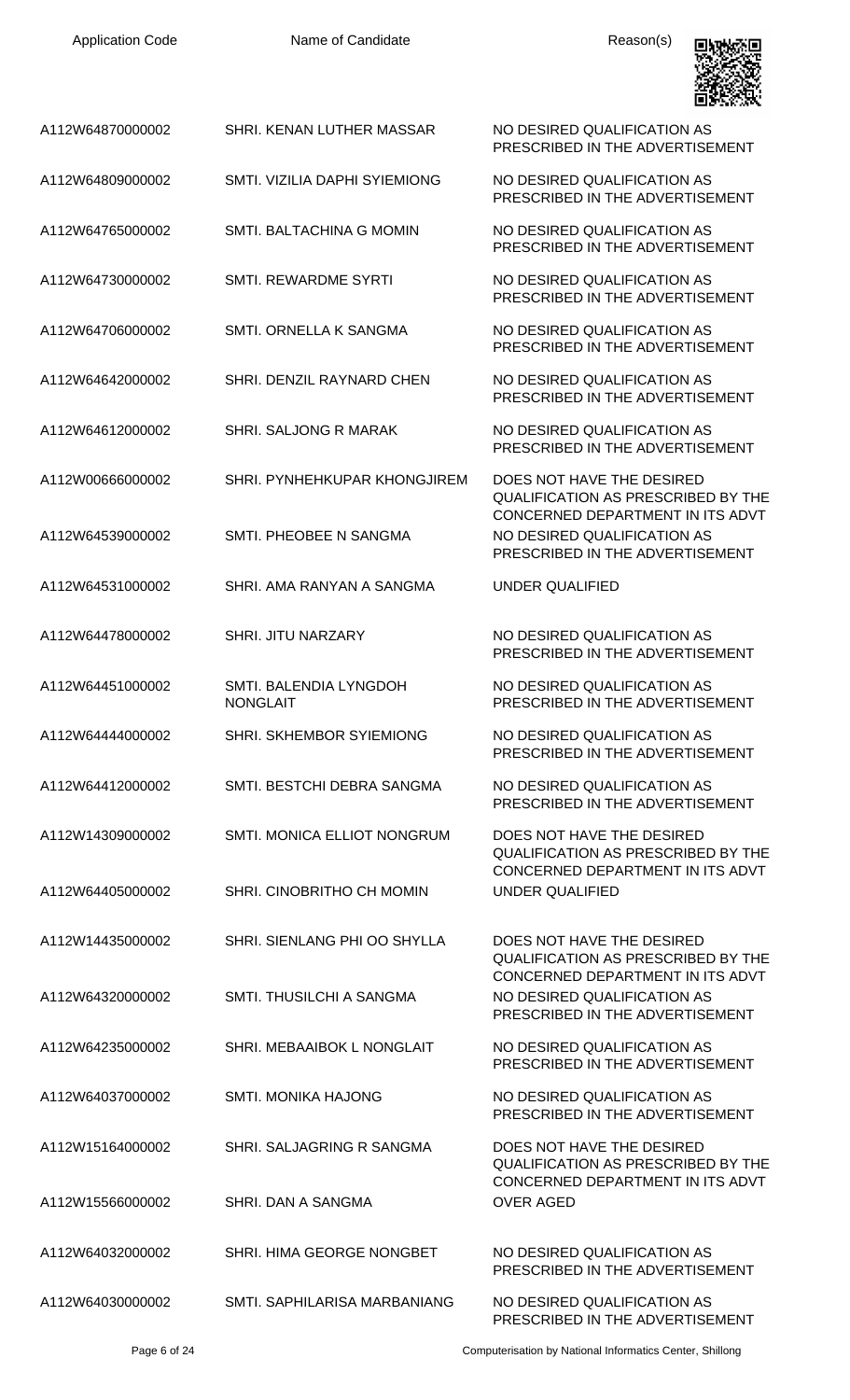

| A112W64029000002 | SHRI. EVYAN MATTHEW LYNGSHING | NO DESIRED QUALIFICATION AS<br>PRESCRIBED IN THE ADVERTISEMENT                                                                                                  |
|------------------|-------------------------------|-----------------------------------------------------------------------------------------------------------------------------------------------------------------|
| A112W63018000002 | <b>SHRI. AIBORLANG PUWEIN</b> | NO DESIRED QUALIFICATION AS<br>PRESCRIBED IN THE ADVERTISEMENT                                                                                                  |
| A112W66836000002 | SHRI. BANRAPLANG RYMBAI       | NO DESIRED QUALIFICATION AS<br>PRESCRIBED IN THE ADVERTISEMENT                                                                                                  |
| A112W60713000002 | SHRI. WALSANG M SANGMA        | NO DESIRED QUALIFICATION AS<br>PRESCRIBED IN THE ADVERTISEMENT                                                                                                  |
| A112W50137000002 | <b>SHRI. TAILIN LYNGKHOL</b>  | NO DESIRED QUALIFICATION AS<br>PRESCRIBED IN THE ADVERTISEMENT                                                                                                  |
| A112W49558000002 | SHRI. BENJAMIN R MARAK        | NO DESIRED QUALIFICATION AS<br>PRESCRIBED IN THE ADVERTISEMENT                                                                                                  |
| A112W40516000002 | SMTI. IBAPYNSHAI MARNGAR      | NO DESIRED QUALIFICATION AS<br>PRESCRIBED IN THE ADVERTISEMENT                                                                                                  |
| A112W38378000002 | SMTI, RACHE A SANGMA          | NO DESIRED OUALIFICATION AS<br>PRESCRIBED IN THE ADVERTISEMENT                                                                                                  |
| A112W36353000002 | <b>SHRI. RIFER KYNTER</b>     | NO DESIRED QUALIFICATION AS<br>PRESCRIBED IN THE ADVERTISEMENT                                                                                                  |
| A112W12137000002 | <b>SHRI. SILLANG CH MARAK</b> | DOES NOT HAVE THE DESIRED<br><b>QUALIFICATION AS PRESCRIBED BY THE</b>                                                                                          |
| A112W32161000002 | SHRI. CSANKI WAR NONGBRI      | CONCERNED DEPARTMENT IN ITS ADVT<br><b>CLARIFICATION NEEDED ON THE FIELD</b><br>STREAM OF AS PER THE EDUCATIONAL<br><b>QUALIFICATION REQUIRED NEEDED BY THE</b> |
| A112W26017000002 | <b>SMTI. BANDARY SYIEM</b>    | <b>ADVT</b><br>UNDER QUALIFIED                                                                                                                                  |
| A112W21312000002 | SMTI. MEBAAIJINGHUN WAHLANG   | UNDER QUALIFIED                                                                                                                                                 |
| A112W19763000002 | SHRI. RAJESH KUMAR SINGH      | <b>OVERAGED</b>                                                                                                                                                 |
| A112W66800000002 | SHRI, AIBANSHNGAIN SYIEM      | NO DESIRED OUALIFICATION AS<br>PRESCRIBED IN THE ADVERTISEMENT                                                                                                  |
| A112W66798000002 | SHRI. JAIA RONGMUTU SANGMA    | NO DESIRED QUALIFICATION AS<br>PRESCRIBED IN THE ADVERTISEMENT                                                                                                  |
| A112W66768000002 | SMTI. USHA RANI M SANGMA      | CLARIFICATION NEEDED ON THE FIELD<br>STREAM OF AS PER THE EDUCATIONAL<br><b>QUALIFICATION REQUIURED NEEDED BY</b><br>THE ADVT                                   |
| A112W66757000002 | SMTI, KINA MARY MALNGIANG     | NO DESIRED QUALIFICATION AS<br>PRESCRIBED IN THE ADVERTISEMENT                                                                                                  |
| A112W66752000002 | SMTI, ANNE THEODORA DHAR      | NO DESIRED QUALIFICATION AS<br>PRESCRIBED IN THE ADVERTISEMENT                                                                                                  |
| A112W66741000002 | SHRI. RAKDAM CH SANGMA        | NO DESIRED QUALIFICATION AS<br>PRESCRIBED IN THE ADVERTISEMENT                                                                                                  |
| A112W66721000002 | SMTI. TARE M SANGMA           | NO DESIRED QUALIFICATION AS<br>PRESCRIBED IN THE ADVERTISEMENT                                                                                                  |
| A112W66696000002 | <b>SMTI. MUNMUN B MARAK</b>   | NO DESIRED OUALIFICATION AS<br>PRESCRIBED IN THE ADVERTISEMENT                                                                                                  |
| A112W66693000002 | SHRI. JOHN PASCAL LAMIN       | NO DESIRED QUALIFICATION AS<br>PRESCRIBED IN THE ADVERTISEMENT                                                                                                  |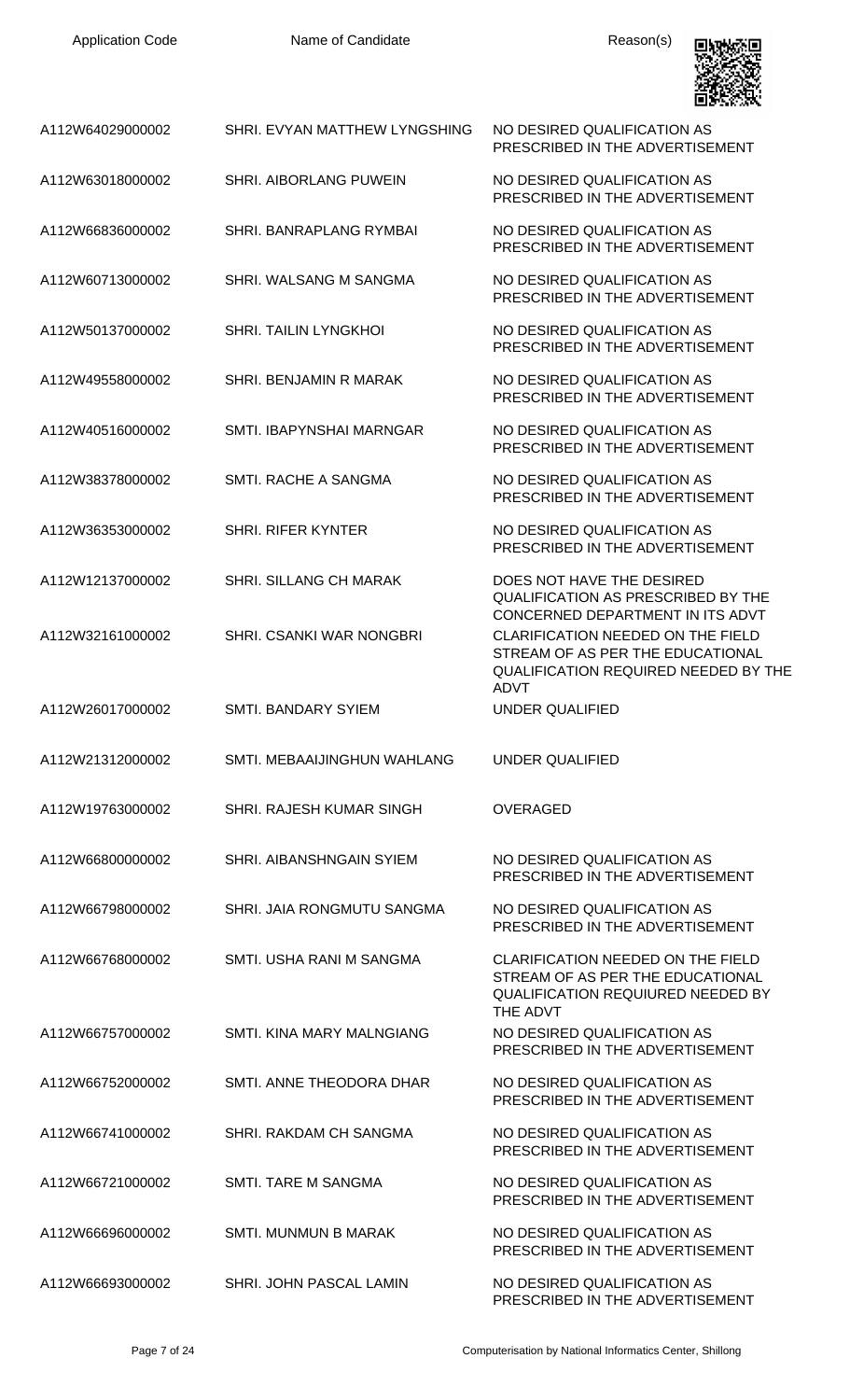| A112W66687000002 | SMTI. CYNDY DOPO SANGMA                           | NO DESIRED QUALIFICATION AS<br>PRESCRIBED IN THE ADVERTISEMENT                                                                             |
|------------------|---------------------------------------------------|--------------------------------------------------------------------------------------------------------------------------------------------|
| A112W66682000002 | SMTI. FRIEDARICA DHAR                             | NO DESIRED QUALIFICATION AS<br>PRESCRIBED IN THE ADVERTISEMENT                                                                             |
| A112W66673000002 | SMTI. LAJIEDLANG BASAIAWMOIT                      | NO DESIRED QUALIFICATION AS<br>PRESCRIBED IN THE ADVERTISEMENT                                                                             |
| A112W66630000002 | SHRI. BOLJAN M SANGMA                             | NO DESIRED QUALIFICATION AS<br>PRESCRIBED IN THE ADVERTISEMENT                                                                             |
| A112W66628000002 | SHRI. CHANMIKI PASSAH                             | NO DESIRED QUALIFICATION AS<br>PRESCRIBED IN THE ADVERTISEMENT                                                                             |
| A112W66553000002 | SMTI. PHIBADA LYNGDOH<br><b>NONGPIUR</b>          | NO DESIRED QUALIFICATION AS<br>PRESCRIBED IN THE ADVERTISEMENT                                                                             |
| A112W66568000002 | SMTL EVANGELENE RYNJAH                            | NO DESIRED QUALIFICATION AS<br>PRESCRIBED IN THE ADVERTISEMENT                                                                             |
| A112W66564000002 | SHRI. NICKY SAMOA SANGMA                          | NO DESIRED QUALIFICATION AS<br>PRESCRIBED IN THE ADVERTISEMENT                                                                             |
| A112W66562000002 | SHRI. JORDAN BANGBONG SANGMA                      | NO DESIRED QUALIFICATION AS<br>PRESCRIBED IN THE ADVERTISEMENT                                                                             |
| A112W02845000002 | SMTI. IBAPALEI SHISHA<br><b>KHARBANGAR</b>        | <b>CLARIFICATION NEEDED ON THE FIELD</b><br>STREAM OF AS PER THE EDUCATIONAL<br><b>QUALIFICATION REQUIRED NEEDED BY THE</b><br><b>ADVT</b> |
| A112W66511000002 | <b>SHRI. BAWANKMENLANG S</b><br><b>KHARSHIING</b> | NO DESIRED QUALIFICATION AS<br>PRESCRIBED IN THE ADVERTISEMENT                                                                             |
| A112W50464000003 | SHRI. CHERINGSAL M MARAK                          | <b>UNDER QUALIFIED</b>                                                                                                                     |
| A112W00287000003 | SHRI. KHRAWKUPAR MARING                           | DOEN NOT HAVE THE DESIRED<br><b>QUALIFICATION AS PRESCRIBED BY THE</b><br>CONCERNED DEPARTMENT IN ITS ADVT                                 |
| A112W12229000003 | SHRI. LEPING M MARAK                              | DOES NOT HAVE THE DESIRED<br><b>QUALIFICATION AS PRESCRIBED BY THE</b><br>CONCERNED DEPARTMENT IN ITS ADVT                                 |
| A112W16261000003 | SHRI. WANSHANSKHEM WANKHAR                        | NO DESIRED QUALIFICATION AS<br>PRESCRIBED IN THE ADVERTISEMENT                                                                             |
| A112W13542000003 | SHRI. VERNON ANDRIAN MASSAR                       | DOES NOT HAVE THE DESIRED<br>QUALIFICATION AS PRESCRIBED BY THE<br>CONCERNED DEPARTMENT IN ITS ADVT                                        |
| A112W17982000003 | SMTI. L PHINDALARITI LYNGDOH                      | <b>UNER QUALIFIED</b>                                                                                                                      |
| A112W22134000003 | SHRI. BANDONLANG KHARMALKI                        | NO DESIRED QUALIFICATION AS<br>PRESCRIBED IN THE ADVERTISEMENT                                                                             |
| A112W23034000003 | SMTI. RIDHIMA RASE N SANGMA                       | NO DESIRED QUALIFICATION AS<br>PRESCRIBED IN THE ADVERTISEMENT                                                                             |
| A112W26052000003 | SHRI. NANGIOHBOR LYNGDOH                          | UNDER QUALIFIED                                                                                                                            |
| A112W30033000003 | SMTI. PRETTYMERY RANI                             | NO DESIRED QUALIFICATION AS<br>PRESCRIBED IN THE ADVERTISEMENT                                                                             |
| A112W32847000003 | <b>SHRI. LYNDAN NAPHRANG</b><br><b>WAHLANG</b>    | <b>UNDER QUALIFIED</b>                                                                                                                     |
| A112W34837000003 | SHRI. AMUL KHONGJIREM                             | <b>UNDER QUALIFIED</b>                                                                                                                     |

回波频画

УŦ

٧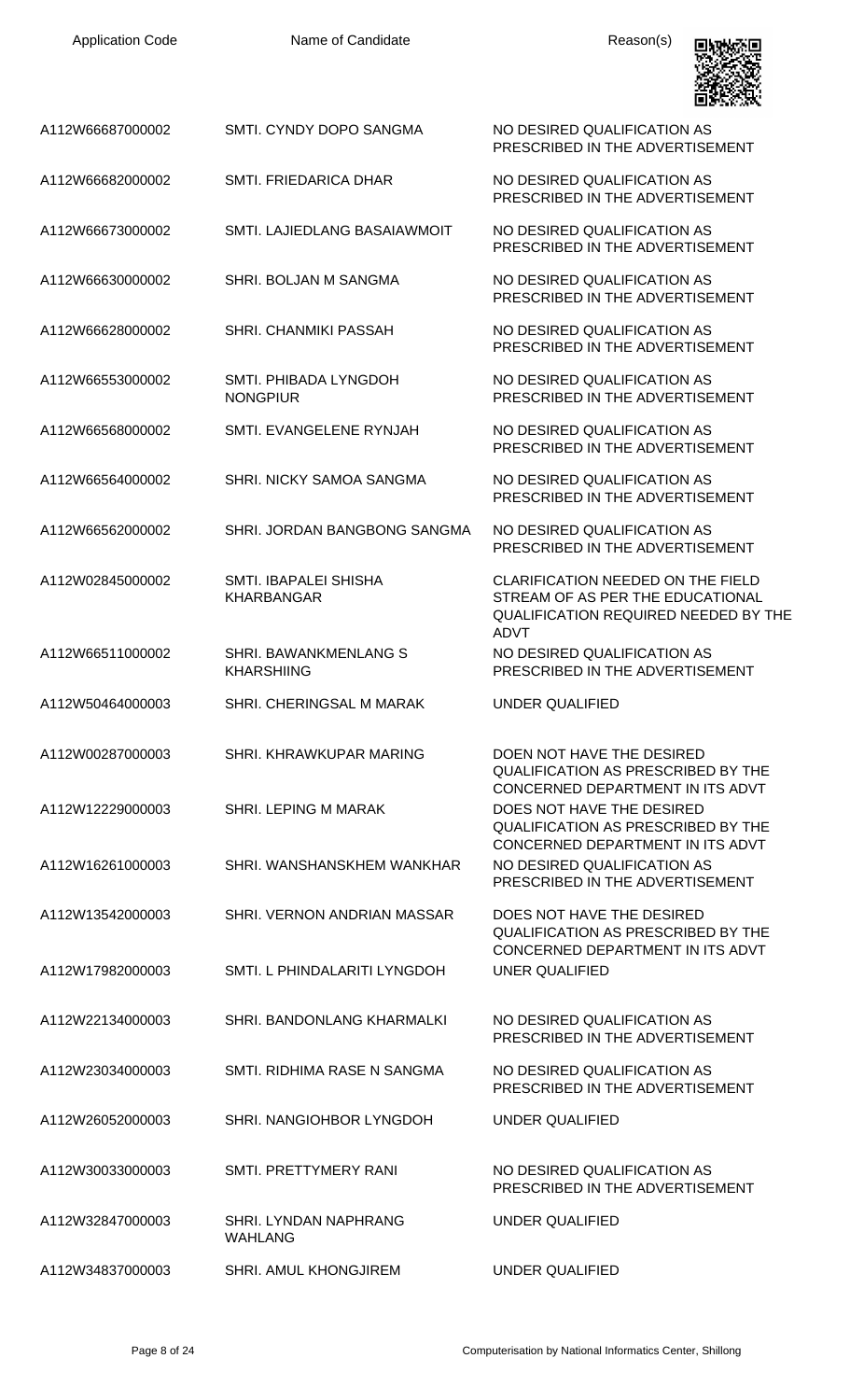

| A112W36258000003 | <b>SHRI. SHEMBORLANG SYIEM</b>                        | NO DESIRED QUALIFICATION AS<br>PRESCRIBED IN THE ADVERTISEMENT |
|------------------|-------------------------------------------------------|----------------------------------------------------------------|
| A112W36699000003 | <b>SMTI. CHIGURY SALMANCHI</b><br><b>NOKREK MARAK</b> | NO DESIRED QUALIFICATION AS<br>PRESCRIBED IN THE ADVERTISEMENT |
| A112W37196000003 | <b>SHRI. ACHIN KHARMUDAI</b>                          | NO DESIRED QUALIFICATION AS<br>PRESCRIBED IN THE ADVERTISEMENT |
| A112W37809000003 | SMTL FIFTHINA D SANGMA                                | NO DESIRED QUALIFICATION AS<br>PRESCRIBED IN THE ADVERTISEMENT |
| A112W37977000003 | SMTI. TEMABI M SANGMA                                 | NO DESIRED QUALIFICATION AS<br>PRESCRIBED IN THE ADVERTISEMENT |
| A112W39054000003 | SHRI. PEACEFUL HUA                                    | NO DESIRED QUALIFICATION AS<br>PRESCRIBED IN THE ADVERTISEMENT |
| A112W41666000003 | SHRI. CHEANGKAL ADRIEL DALBOT<br><b>SHIRA</b>         | NO DESIRED QUALIFICATION AS<br>PRESCRIBED IN THE ADVERTISEMENT |
| A112W41997000003 | SHRI. MELVIN STAR MAJAW                               | NO DESIRED QUALIFICATION AS<br>PRESCRIBED IN THE ADVERTISEMENT |
| A112W42514000003 | SMTI. MEBAIADASHISHA M L<br><b>LYNGDOH</b>            | NO DESIRED QUALIFICATION AS<br>PRESCRIBED IN THE ADVERTISEMENT |
| A112W44887000003 | <b>SHRI. RAKESH R MARAK</b>                           | NO DESIRED QUALIFICATION AS<br>PRESCRIBED IN THE ADVERTISEMENT |
| A112W45607000003 | SMTI. DOMERA CH MARAK                                 | NO DESIRED QUALIFICATION AS<br>PRESCRIBED IN THE ADVERTISEMENT |
| A112W46023000003 | SMTI, ASMIE SILCHE KOKSI SANGMA                       | <b>OVERAGED</b>                                                |
| A112W49125000003 | <b>SMTI. NIKITA ROSELYN DCRUZ</b><br><b>WAHLANG</b>   | NO DESIRED QUALIFICATION AS<br>PRESCRIBED IN THE ADVERTISEMENT |
| A112W49434000003 | SMTI. WANDABIANGLIN WANWAR                            | NO DESIRED QUALIFICATION AS<br>PRESCRIBED IN THE ADVERTISEMENT |
| A112W49825000003 | SHRI. FREDDY B.MARAK                                  | <b>UNDER QUALIFIED</b>                                         |
| A112W50548000003 | <b>SHRI. AMOS BORTIEW</b>                             | NO DESIRED QUALIFICATION AS<br>PRESCRIBED IN THE ADVERTISEMENT |
| A112W51804000003 | SMTI. IBARILIN SHANGDIAR                              | NO DESIRED QUALIFICATION AS<br>PRESCRIBED IN THE ADVERTISEMENT |
| A112W52313000003 | SHRI. EMCHYRUP MYRTEN                                 | NO DESIRED QUALIFICATION AS<br>PRESCRIBED IN THE ADVERTISEMENT |
| A112W54333000003 | SHRI. YOODARIMIKI SHYLLA                              | NO DESIRED QUALIFICATION AS<br>PRESCRIBED IN THE ADVERTISEMENT |
| A112W63433000003 | SHRI. DAWANSALANMI KHARSATI                           | <b>UNDER QUALIFIED</b>                                         |
| A112W64179000003 | SMTI. ALCY MARY LYNGDOH<br><b>NONGUM</b>              | NO DESIRED QUALIFICATION AS<br>PRESCRIBED IN THE ADVERTISEMENT |
| A112W64195000003 | SHRI. SHON SHON GREEN<br><b>KHARJANA</b>              | NO DESIRED QUALIFICATION AS<br>PRESCRIBED IN THE ADVERTISEMENT |
| A112W64954000003 | SMTI. GRIKTE TENINGCHI R MARAK                        | NO DESIRED QUALIFICATION AS<br>PRESCRIBED IN THE ADVERTISEMENT |
| A112W65144000003 | SHRI. BRIEF TECHAN MRONG<br><b>MARAK</b>              | <b>UNDER QUALIFIED</b>                                         |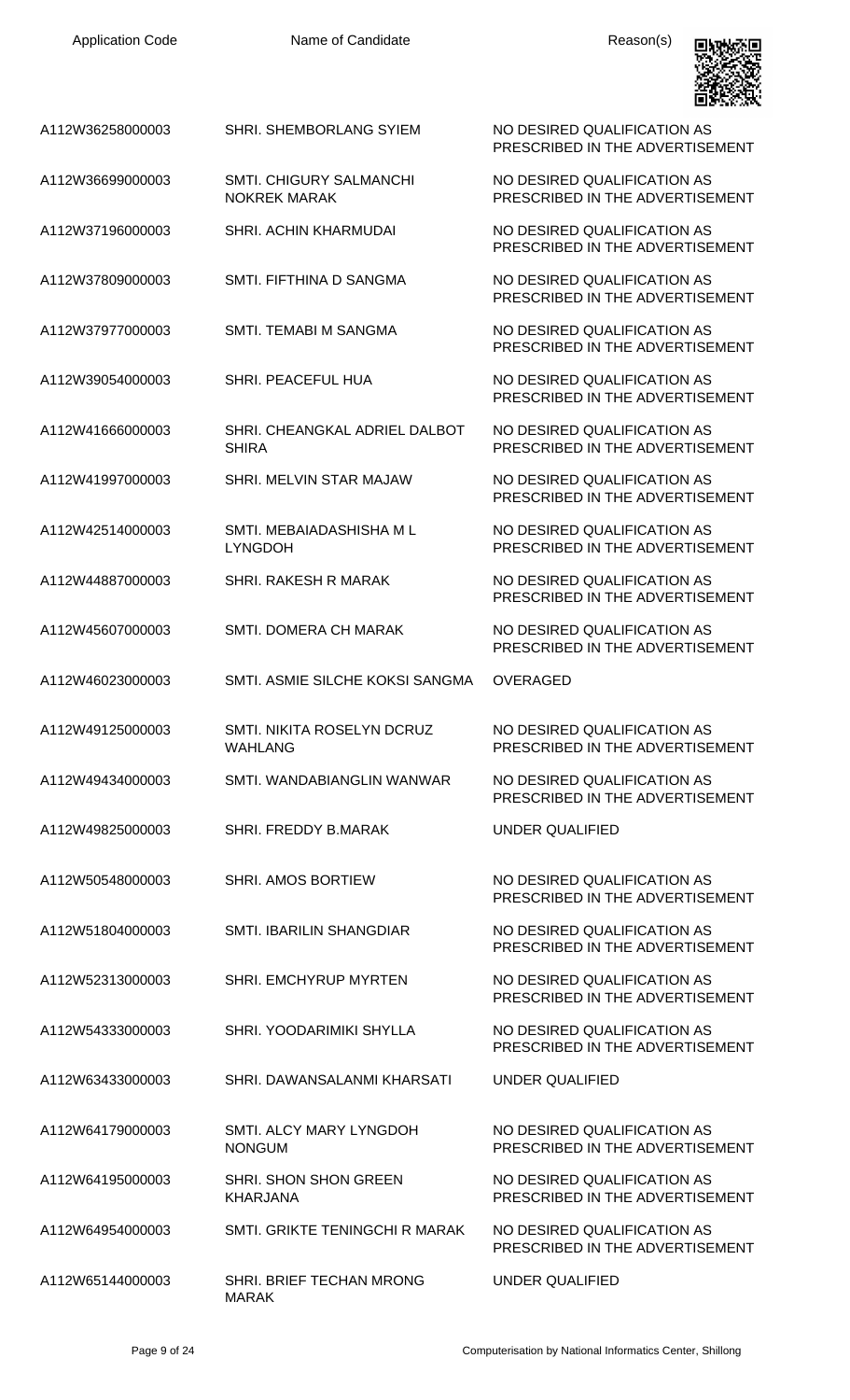| A112W65334000003 | SHRI. ISSACHAR D SANGMA                     | NO DESIRED QUALIFICATION AS<br>PRESCRIBED IN THE ADVERTISEMENT |
|------------------|---------------------------------------------|----------------------------------------------------------------|
| A112W65371000003 | SHRI. RAJNEESH NOKREK MARAK                 | NO DESIRED QUALIFICATION AS<br>PRESCRIBED IN THE ADVERTISEMENT |
| A112W65441000003 | SMTI, BIDAN GRIKCHI CH, MARAK               | NO DESIRED QUALIFICATION AS<br>PRESCRIBED IN THE ADVERTISEMENT |
| A112W65454000003 | SHRI. GARY ANDREW R MARAK                   | NO DESIRED QUALIFICATION AS<br>PRESCRIBED IN THE ADVERTISEMENT |
| A112W65515000003 | SHRI. NIKRANGRA M. MARAK                    | NO DESIRED QUALIFICATION AS<br>PRESCRIBED IN THE ADVERTISEMENT |
| A112W65526000003 | SHRI. CHAMBOO KOKSI SANGMA                  | NO DESIRED QUALIFICATION AS<br>PRESCRIBED IN THE ADVERTISEMENT |
| A112W65573000003 | SHRI. JORDAN RYAN KHARKRANG                 | NO DESIRED QUALIFICATION AS<br>PRESCRIBED IN THE ADVERTISEMENT |
| A112W65739000003 | SHRI. MECKSIN N SANGMA                      | NO DESIRED QUALIFICATION AS<br>PRESCRIBED IN THE ADVERTISEMENT |
| A112W65745000003 | SHRI. DESMOND LUMBOK JYRWA                  | NO DESIRED QUALIFICATION AS<br>PRESCRIBED IN THE ADVERTISEMENT |
| A112W65924000003 | SMTI. BARNADA DIKCHIRA A<br><b>SANGMA</b>   | NO DESIRED QUALIFICATION AS<br>PRESCRIBED IN THE ADVERTISEMENT |
| A112W66043000003 | SHRI. ALBERD SENGPRANG T<br><b>SANGMA</b>   | <b>OVERAGED</b>                                                |
| A112W33505000003 | SMTI. IBAIAIKHAMTI LYNGDOH<br><b>MYRDON</b> | NO DESIRED QUALIFICATION AS<br>PRESCRIBED IN THE ADVERTISEMENT |
| A112W66272000003 | SHRI. SHILLINGBIRTH D SANGMA                | NO DESIRED QUALIFICATION AS<br>PRESCRIBED IN THE ADVERTISEMENT |
| A112W66340000003 | SMTL APURVA HAJONG                          | NO DESIRED QUALIFICATION AS<br>PRESCRIBED IN THE ADVERTISEMENT |
| A112W66431000003 | SHRI. ELSTERVY N SANGMA                     | OVERAGED                                                       |
| A112W66674000003 | SHRI. WALSENG CH SANGMA                     | NO DESIRED QUALIFICATION AS<br>PRESCRIBED IN THE ADVERTISEMENT |
| A112W66812000003 | SHRI. JOHN CONNALLY PATHAW                  | <b>OVERAGED</b>                                                |
| A112W66857000003 | <b>SMTI. MARLYNE HEK</b>                    | NO DESIRED QUALIFICATION AS<br>PRESCRIBED IN THE ADVERTISEMENT |
| A112W50557000004 | SHRI. SUKHEIMON PASSAH                      | NO DESIRED QUALIFICATION AS<br>PRESCRIBED IN THE ADVERTISEMENT |
| A112W38628000004 | SHRI. DEMAS JAKRIKRA R MARAK                | NO DESIRED QUALIFICATION AS<br>PRESCRIBED IN THE ADVERTISEMENT |
| A112W11284000004 | SHRI. ALLAN BRIAN IANGRAI                   | <b>OVER AGE</b>                                                |
| A112W50564000004 | <b>SMTI. ISHA M MOMIN</b>                   | NO DESIRED QUALIFICATION AS<br>PRESCRIBED IN THE ADVERTISEMENT |
| A112W01642000004 | SMTI. EVARILANG TARIANG                     | <b>OVER AGE</b>                                                |
| A112W06679000004 | SHRI. JENIAN S SANGMA                       | DOES NOT HAVE THE DESIRED                                      |

Page 10 of 24 Computerisation by National Informatics Center, Shillong

QUALIFICATION AS PRESCRIBED BY THE CONCERNED DEPARTMENT IN ITS ADVT

**BANKSER**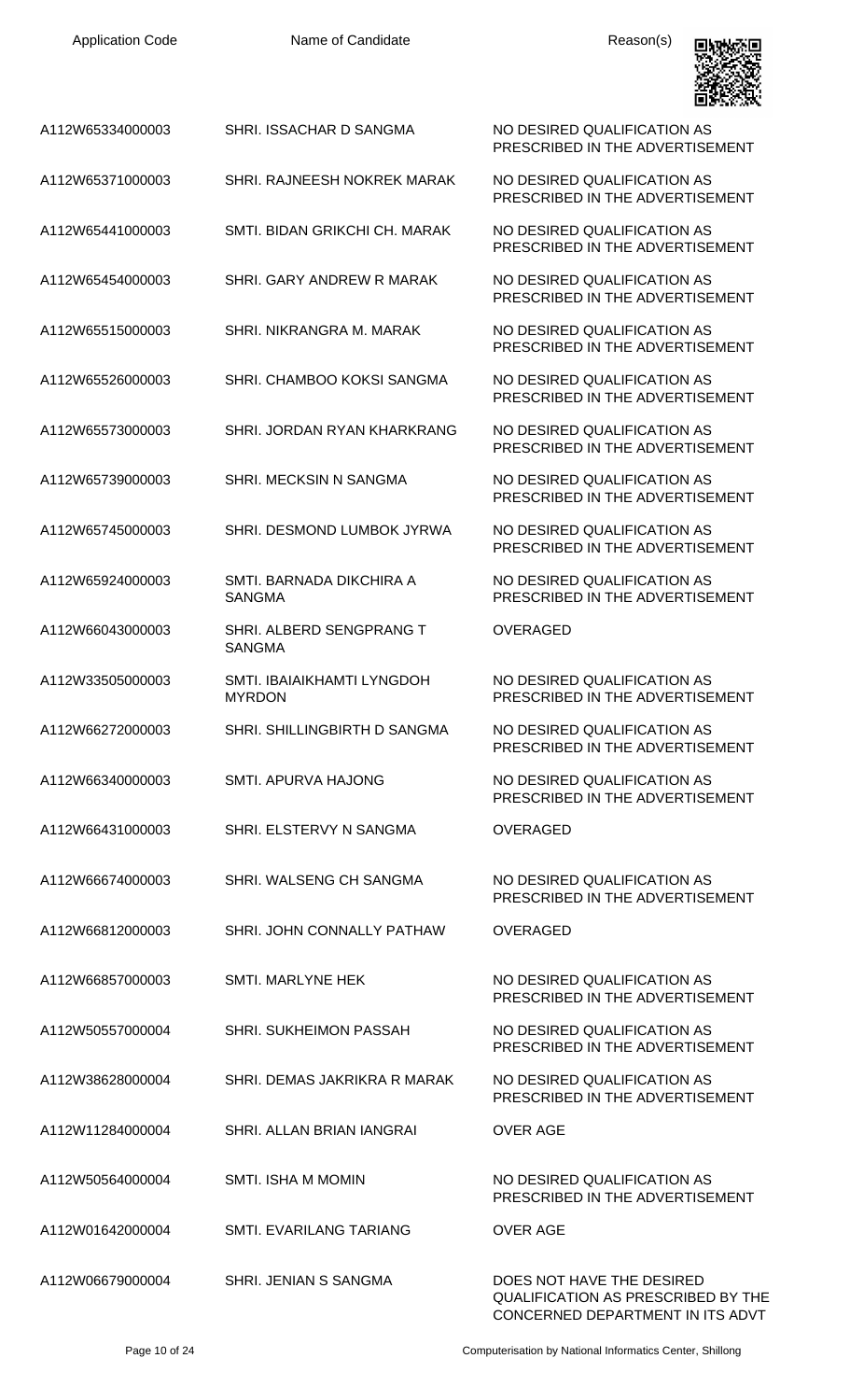| <b>Application Code</b> | Name of Candidate                             | Reason(s)                                                                                                                                      |
|-------------------------|-----------------------------------------------|------------------------------------------------------------------------------------------------------------------------------------------------|
| A112W20143000004        | SHRI. WANBIANGPOR GASSAR                      | NO DESIRED QUALIFICATION AS<br>PRESCRIBED IN THE ADVERTISEMENT                                                                                 |
| A112W35268000004        | SHRI. BHARGOV ROMDUNG                         | NO DESIRED QUALIFICATION AS<br>PRESCRIBED IN THE ADVERTISEMENT                                                                                 |
| A112W16191000004        | SHRI. CARRY TENGCHON R<br><b>SANGMA</b>       | NO DESIRED QUALIFICATION AS<br>PRESCRIBED IN THE ADVERTISEMENT                                                                                 |
| A112W39171000004        | SHRI. RENNER P MARAK                          | NO DESIRED QUALIFICATION AS<br>PRESCRIBED IN THE ADVERTISEMENT                                                                                 |
| A112W16574000004        | <b>SMTI. DEIMAYAMI NONGTDU</b>                | NO DESIRED QUALIFICATION AS<br>PRESCRIBED IN THE ADVERTISEMENT                                                                                 |
| A112W16606000004        | SHRI. ARMANBHA LYNGDOH                        | NO DESIRED QUALIFICATION AS<br>PRESCRIBED IN THE ADVERTISEMENT                                                                                 |
| A112W34266000004        | SMTI. DARIKA LYNGDOH MAWNAI                   | <b>UNDER QUALIFIED</b>                                                                                                                         |
| A112W40433000004        | SMTI. WEENA YANCEY MRENDA<br><b>MOMIN</b>     | <b>OVERAGED</b>                                                                                                                                |
| A112W50768000004        | SHRI. CALVINES MARWEIN                        | NO DESIRED QUALIFICATION AS<br>PRESCRIBED IN THE ADVERTISEMENT                                                                                 |
| A112W12388000004        | SHRI. STERN HERDTON B MARAK                   | DOES NOT HAVE THE DESIRED<br><b>QUALIFICATION AS PRESCRIBED BY THE</b><br>CONCERNED DEPARTMENT IN ITS ADVT                                     |
| A112W30453000004        | <b>SMTI. CAROLINE MYRTHONG</b>                | <b>UNDER QUALIFIED</b>                                                                                                                         |
| A112W37645000004        | SMTI. LILIANA BASALCHI GARE<br><b>MOMIN</b>   | NO DESIRED QUALIFICATION AS<br>PRESCRIBED IN THE ADVERTISEMENT                                                                                 |
| A112W04030000004        | SHRI. MARTHUEWIND NORKEY<br><b>SANGMA</b>     | DOES NOT HAVE THE DESIRED<br><b>QUALIFICATION AS PRESCRIBED BY THE</b><br>CONCERNED DEPARTMENT IN ITS ADVT                                     |
| A112W51308000004        | SMTI. NOONMAY RANGSA MARAK                    | NO DESIRED QUALIFICATION AS<br>PRESCRIBED IN THE ADVERTISEMENT                                                                                 |
| A112W42335000004        | <b>SHRI. HENRY DKHAR</b>                      | NO DESIRED QUALIFICATION AS<br>PRESCRIBED IN THE ADVERTISEMENT                                                                                 |
| A112W35774000004        | SHRI. KITDOR MANIK HYNNIEWTA                  | NO DESIRED QUALIFICATION AS<br>PRESCRIBED IN THE ADVERTISEMENT                                                                                 |
| A112W24923000004        | <b>SMTI. ARKINI SUMER</b>                     | <b>OVERAGED</b>                                                                                                                                |
| A112W00603000004        | SHRI. IOHBORLANG JAPANG                       | <b>OVER AGE</b>                                                                                                                                |
| A112W08660000004        | SHRI. KRISHAN MANKIN SANGMA                   | UNDER QUALIFIED                                                                                                                                |
| A112W27518000004        | SMTI. STEFANISHA POHLONG                      | UNDER QUALIFIED                                                                                                                                |
| A112W14736000004        | SHRI. NIKSRANG KOKSI SANGMA                   | DOES NOT HAVE THE DESIRED<br><b>QUALIFICATION AS PRESCRIBED BY THE</b>                                                                         |
| A112W15022000004        | SMTI. LEENA NIVEDITA CH MARAK                 | CONCERNED DEPARTMENT IN ITS ADVT<br>DOES NOT HAVE THE DESIRED<br><b>QUALIFICATION AS PRESCRIBED BY THE</b><br>CONCERNED DEPARTMENT IN ITS ADVT |
| A112W63480000004        | <b>SHRI. BLISSFUL LYNGDOH</b>                 | <b>UNDER QUALIFIED</b>                                                                                                                         |
| A112W00942000004        | SHRI. MALCOLM MARSHALL<br><b>CHERAN MOMIN</b> | DOES NOT HAVE THE DESIRED<br>QUALIFICATION AS PRESCRIBED BY THE                                                                                |

Page 11 of 24 Computerisation by National Informatics Center, Shillong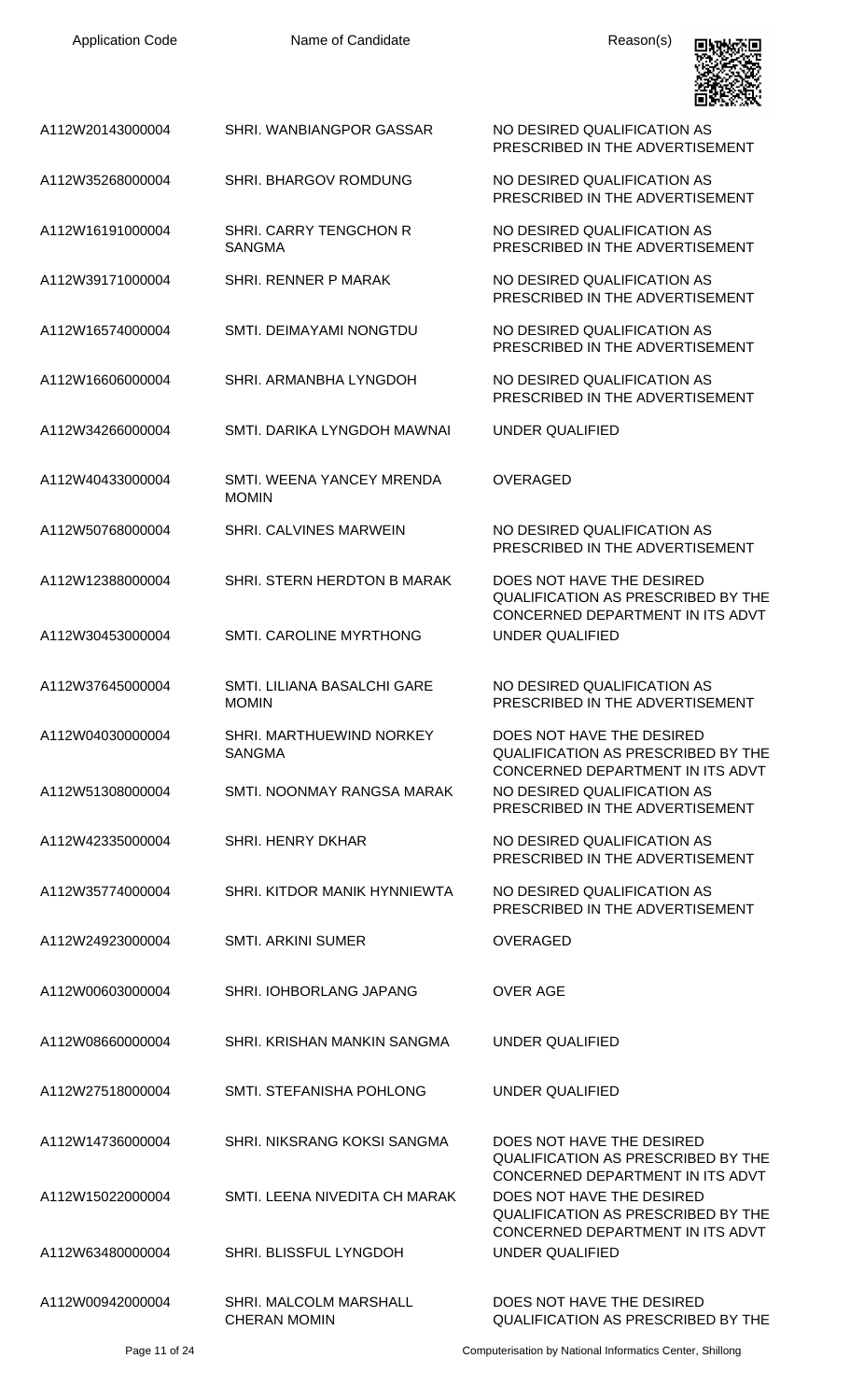

| A112W04056000004 | SHRI. DRESTERWELL LYNGDOH                       | <b>OVER AGE</b>                                                                                            |
|------------------|-------------------------------------------------|------------------------------------------------------------------------------------------------------------|
| A112W61358000004 | SMTI. ALFRIDA MAJAW                             | NO DESIRED QUALIFICATION AS<br>PRESCRIBED IN THE ADVERTISEMENT                                             |
| A112W38158000004 | <b>SMTI. SUNITHA M MARAK</b>                    | NO DESIRED QUALIFICATION AS<br>PRESCRIBED IN THE ADVERTISEMENT                                             |
| A112W60450000004 | SMTI. DORITHIA LAMIN                            | NO DESIRED QUALIFICATION AS<br>PRESCRIBED IN THE ADVERTISEMENT                                             |
| A112W04357000004 | SHRI, KYRSHANLANG R DKHAR                       | DOES NOT HAVE THE DESIRED<br><b>QUALIFICATION AS PRESCRIBED BY THE</b><br>CONCERNED DEPARTMENT IN ITS ADVT |
| A112W38356000004 | SMTI, ALFIDARIE KHARSYNTIEW                     | NO DESIRED QUALIFICATION AS<br>PRESCRIBED IN THE ADVERTISEMENT                                             |
| A112W59599000004 | SHRI. JEFFREY LITTING                           | NO DESIRED QUALIFICATION AS<br>PRESCRIBED IN THE ADVERTISEMENT                                             |
| A112W46441000004 | <b>SHRI. BABIT BANSHAN</b><br><b>THANGKHIEW</b> | NO DESIRED QUALIFICATION AS<br>PRESCRIBED IN THE ADVERTISEMENT                                             |
| A112W58017000004 | SMTI. DAIOPHI GASHNGA                           | NO DESIRED QUALIFICATION AS<br>PRESCRIBED IN THE ADVERTISEMENT                                             |
| A112W66550000004 | SHRI. TYRONE CAESAR L LYNGDOH                   | NO DESIRED QUALIFICATION AS<br>PRESCRIBED IN THE ADVERTISEMENT                                             |
| A112W47966000004 | SMTI. IARISA LYNGDOH MAWNAI                     | NO DESIRED QUALIFICATION AS<br>PRESCRIBED IN THE ADVERTISEMENT                                             |
| A112W19500000004 | SMTI. PRIYANKA KOCH                             | NO DESIRED QUALIFICATION AS<br>PRESCRIBED IN THE ADVERTISEMENT                                             |
| A112W48869000004 | SHRI. BENJAMIN PYRTUH                           | NO DESIRED QUALIFICATION AS<br>PRESCRIBED IN THE ADVERTISEMENT                                             |
| A112W38413000004 | SMTI. ZEASALY JAGAME RAKSAM<br><b>MARAK</b>     | NO DESIRED QUALIFICATION AS<br>PRESCRIBED IN THE ADVERTISEMENT                                             |
| A112W10794000004 | SMTI, BARBIRA A SANGMA                          | DOES NOT HAVE THE DESIRED<br><b>QUALIFICATION AS PRESCRIBED BY THE</b><br>CONCERNED DEPARTMENT IN ITS ADVT |
| A112W49204000004 | SHRI, MANMAN K MARAK                            | NO DESIRED QUALIFICATION AS<br>PRESCRIBED IN THE ADVERTISEMENT                                             |
| A112W55398000004 | SMTI, RIDALABHA DKHAR                           | <b>OVERAGED</b>                                                                                            |
| A112W19440000004 | SHRI, KYRSHANLANG SHANPRU                       | NO DESIRED QUALIFICATION AS<br>PRESCRIBED IN THE ADVERTISEMENT                                             |
| A112W54441000004 | SMTI. LILY MARGARET SUSNGI                      | <b>OVERAGED</b>                                                                                            |
| A112W52300000004 | SMTI. MILLENNIUM NONGRUM                        | <b>UNDER QUALIFIED</b>                                                                                     |
| A112W54697000005 | SMTI. LAREENYA WAHLANG                          | NO DESIRED QUALIFICATION AS<br>PRESCRIBED IN THE ADVERTISEMENT                                             |
| A112W10822000005 | SMTI. EVANGELINE KIMBERLY<br><b>JYRWA</b>       | <b>OVER AGE</b>                                                                                            |
| A112W50102000005 | SMTI. SUKJAILIN RYNTATHIANG                     | NO DESIRED QUALIFICATION AS<br>PRESCRIBED IN THE ADVERTISEMENT                                             |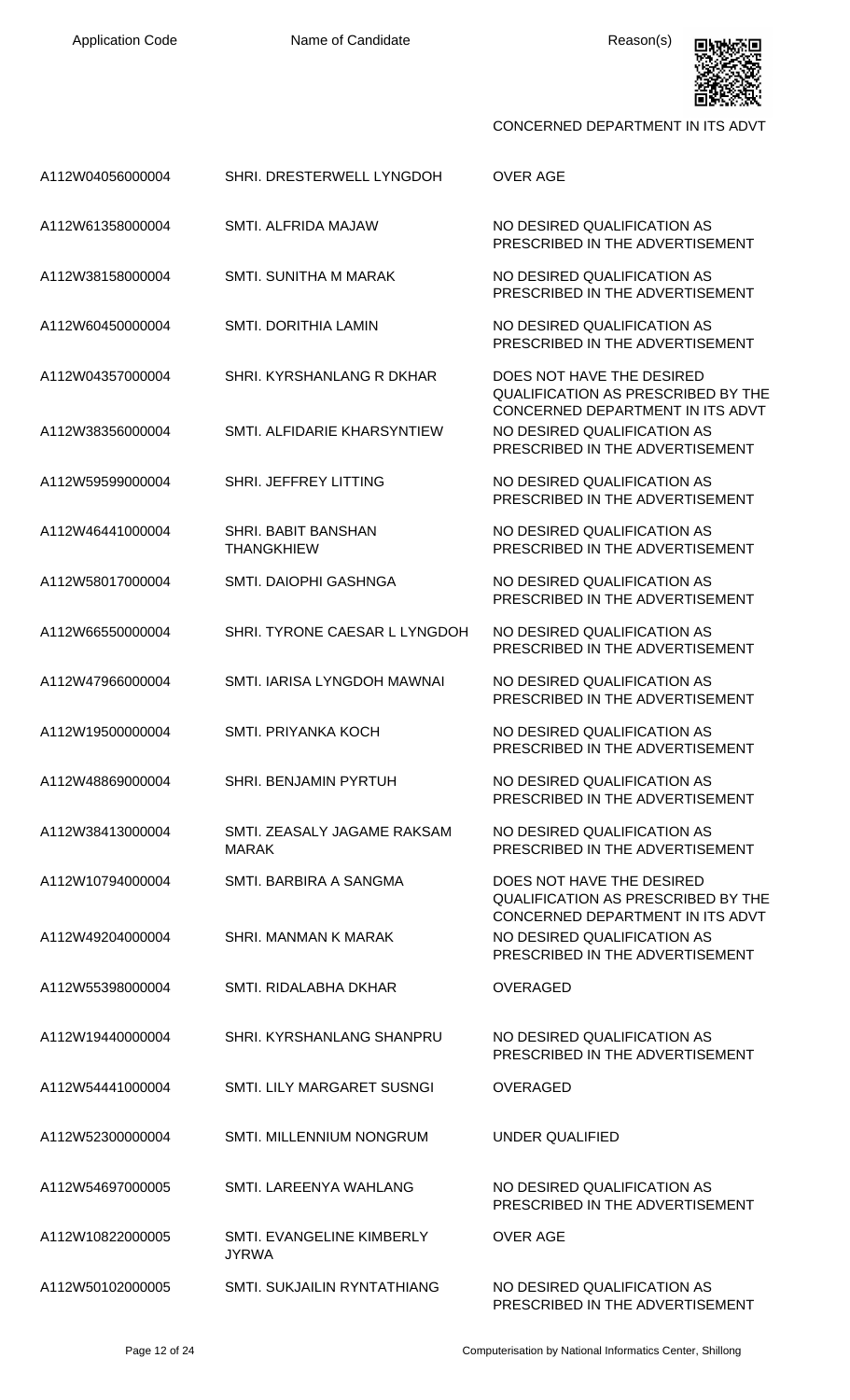| <b>Application Code</b> | Name of Candidate                             | Reason(s)                                                                                                  |
|-------------------------|-----------------------------------------------|------------------------------------------------------------------------------------------------------------|
| A112W50155000005        | SMTI. PATEINKI KYNDIAH                        | NO DESIRED QUALIFICATION AS<br>PRESCRIBED IN THE ADVERTISEMENT                                             |
| A112W31950000005        | <b>SMTI. TENGME W SANGMA</b>                  | NO DESIRED QUALIFICATION AS<br>PRESCRIBED IN THE ADVERTISEMENT                                             |
| A112W02683000005        | SMTI, ARBA SANTONA MANKIN<br><b>SANGMA</b>    | DOES NOT HAVE THE DESIRED<br><b>QUALIFICATION AS PRESCRIBED BY THE</b><br>CONCERNED DEPARTMENT IN ITS ADVT |
| A112W51139000005        | SMTI. ANGELENE BANSARA MAJAW                  | NO DESIRED QUALIFICATION AS<br>PRESCRIBED IN THE ADVERTISEMENT                                             |
| A112W22267000005        | SMTI. TANE ZILLIAN T SANGMA                   | NO DESIRED QUALIFICATION AS<br>PRESCRIBED IN THE ADVERTISEMENT                                             |
| A112W22257000005        | SHRI, BANSHAILANG IAWPHNIAW                   | NO DESIRED QUALIFICATION AS<br>PRESCRIBED IN THE ADVERTISEMENT                                             |
| A112W31698000005        | SMTI. BANYLLA FREEDA SWER                     | NO DESIRED QUALIFICATION AS<br>PRESCRIBED IN THE ADVERTISEMENT                                             |
| A112W20791000005        | SHRI. JIMSENG M. SANGMA                       | NO DESIRED QUALIFICATION AS<br>PRESCRIBED IN THE ADVERTISEMENT                                             |
| A112W20087000005        | SMTI. ICEDORA LYNGDOH MAWNAI                  | NO DESIRED QUALIFICATION AS<br>PRESCRIBED IN THE ADVERTISEMENT                                             |
| A112W31666000005        | <b>SHRI. DEHUN PDANG</b>                      | NO DESIRED QUALIFICATION AS<br>PRESCRIBED IN THE ADVERTISEMENT                                             |
| A112W35657000005        | SHRI. HITLER R SANGMA                         | NO DESIRED QUALIFICATION AS<br>PRESCRIBED IN THE ADVERTISEMENT                                             |
| A112W32613000005        | SMTI. JOSEPHINE LYNGDOH<br><b>MARSHILLONG</b> | UNDER QUALIFIED                                                                                            |
| A112W36133000005        | SMTI. ARCYBIAN GASSAH                         | NO DESIRED QUALIFICATION AS<br>PRESCRIBED IN THE ADVERTISEMENT                                             |
| A112W05880000005        | <b>SMTI. BOKSERA K MARAK</b>                  | DOES NOT HAVE THE DESIRED<br><b>QUALIFICATION AS PRESCRIBED BY THE</b><br>CONCERNED DEPARTMENT IN ITS ADVT |
| A112W02926000005        | SHRI. SENGRAK G MOMIN                         | DOES NOT HAVE THE DESIRED<br><b>QUALIFICATION AS CONCERNED</b><br>DEPARTMENT IN ITS ADVT                   |
| A112W06517000005        | SHRI. HANNIEL RAPSHAN<br><b>KHARMAWPHLANG</b> | DOES NOT HAVE THE DESIRED<br><b>QUALIFICATION AS PRESCRIBED BY THE</b><br>CONCERNED DEPARTMENT IN ITS ADVT |
| A112W30650000005        | SMTI. DAPHIRALIN KHARKONGOR                   | <b>UNDER QUALIFIED</b>                                                                                     |
| A112W06774000005        | SMTI. SUHSIENGMON LATING                      | DOES NOT HAVE THE DESIRED<br>QUALIFICATION AS PRESCRIBED BY THE<br>CONCERNED DEPARTMENT IN ITS ADVT        |
| A112W06907000005        | SHRI. SAMBORLANG K WANNIANG                   | DOES NOT HAVE THE DESIRED<br><b>QUALIFICATION AS PRESCRIBED BY THE</b><br>CONCERNED DEPARTMENT IN ITS ADVT |
| A112W06908000005        | SMTI. LIZA BAIAKMENLANG<br><b>NONGDHAR</b>    | DOES NOT HAVE THE DESIRED<br><b>QUALIFICATION AS PRESCRIBED BY THE</b><br>CONCERNED DEPARTMENT IN ITS ADVT |
| A112W37659000005        | SHRI, SAHASON K SANGMA                        | NO DESIRED QUALIFICATION AS<br>PRESCRIBED IN THE ADVERTISEMENT                                             |
| A112W37719000005        | SMTI. CHUKAME T SANGMA                        | NO DESIRED QUALIFICATION AS<br>PRESCRIBED IN THE ADVERTISEMENT                                             |
| A112W07163000005        | SHRI. ALDRIDGE FOSTER<br><b>KHONGWET</b>      | DOES NOT HAVE THE DESIRED<br>QUALIFICATION AS PRESCRIBED BY THE                                            |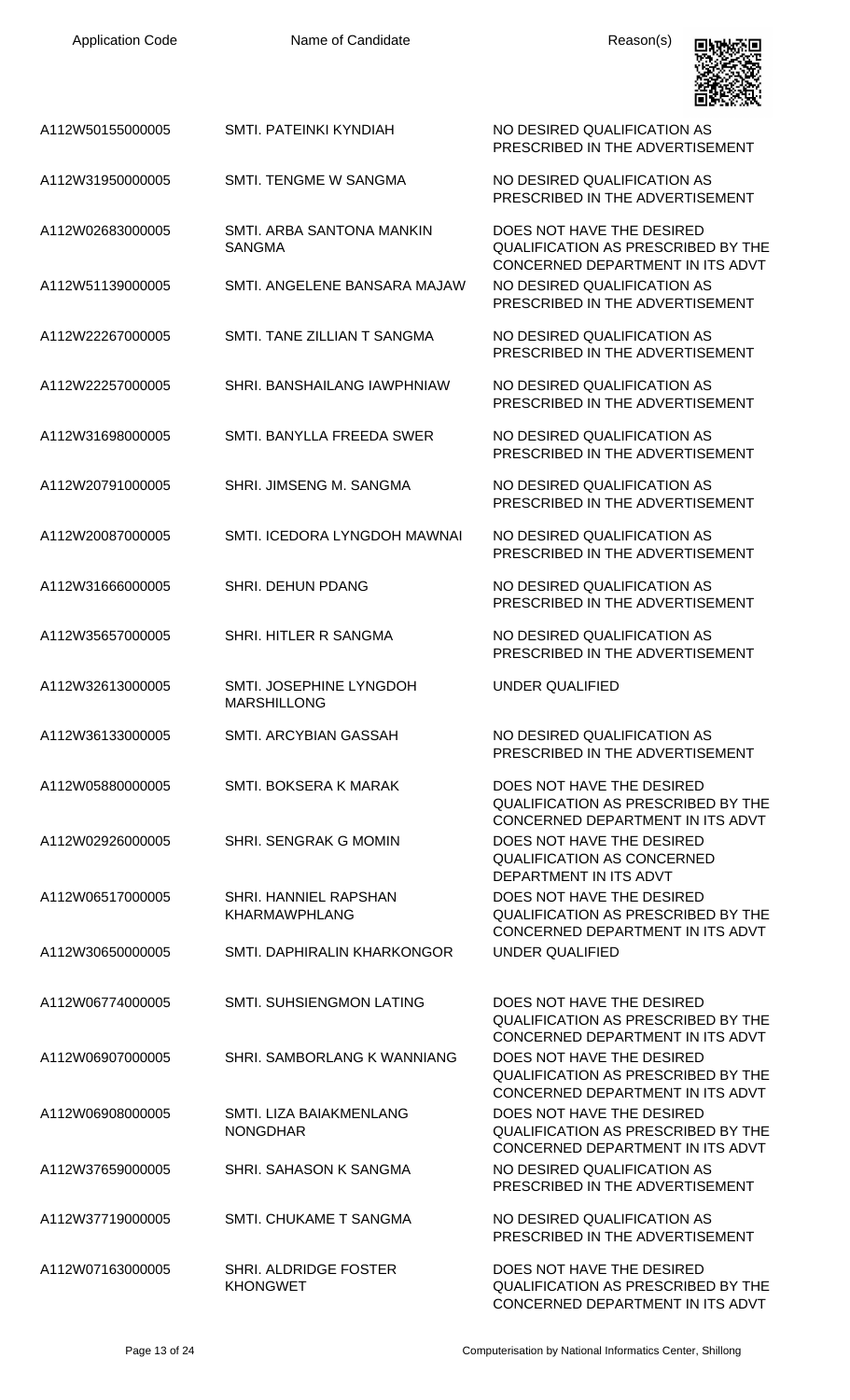| <b>Application Code</b> | Name of Candidate                                | Reason(s)                                                                                                                                      |
|-------------------------|--------------------------------------------------|------------------------------------------------------------------------------------------------------------------------------------------------|
| A112W37756000005        | SMTI, CYNTHIA ERICA KHARSHIING                   | NO DESIRED QUALIFICATION AS<br>PRESCRIBED IN THE ADVERTISEMENT                                                                                 |
| A112W38276000005        | <b>SMTI. DONME CH MARAK</b>                      | NO DESIRED QUALIFICATION AS<br>PRESCRIBED IN THE ADVERTISEMENT                                                                                 |
| A112W65724000005        | <b>SMTI. BAMCHI M MARAK</b>                      | NO DESIRED QUALIFICATION AS<br>PRESCRIBED IN THE ADVERTISEMENT                                                                                 |
| A112W52258000005        | SHRI. TENGSRANG BOLWARI<br><b>MARAK</b>          | <b>OVERAGED</b>                                                                                                                                |
| A112W38621000005        | SMTI. EVANGELINE MARNGAR                         | NO DESIRED QUALIFICATION AS<br>PRESCRIBED IN THE ADVERTISEMENT                                                                                 |
| A112W38659000005        | SHRI, AMSRANG SAKAGAMI R<br><b>MARAK</b>         | UNDER QUALIFIED                                                                                                                                |
| A112W12104000005        | SHRI. NUETENROY BASAIAWMOIT                      | DOES NOT HAVE THE DESIRED<br>QUALIFICATION AS PRESCRIBED BY THE<br>CONCERNED DEPARTMENT IN ITS ADVT                                            |
| A112W15867000005        | SMTI. EHUNMISHA SUTING                           | DOES NOT HAVE THE DESIRED<br><b>QUALIFICATION AS PRESCRIBED BY THE</b><br>CONCERNED DEPARTMENT IN ITS ADVT                                     |
| A112W38962000005        | SMTI. WALSMITH MANDA SANGMA                      | NO DESIRED QUALIFICATION AS<br>PRESCRIBED IN THE ADVERTISEMENT                                                                                 |
| A112W64891000005        | SMTI. JENNIFER BUAM SURONG                       | <b>OVERAGED</b>                                                                                                                                |
| A112W18919000005        | SHRI. BABITLANG NONGTRAW                         | <b>UNDER QUALIFIED</b>                                                                                                                         |
| A112W27773000005        | SHRI. ATIARSKHEM MAWKHIEW                        | <b>UNDER QUALIFIED</b>                                                                                                                         |
| A112W03892000005        | SHRI. MANFRED ELEAZER KURBAH                     | DOES NOT HAVE THE DESIRED<br><b>QUALIFICATION AS PRESCRIBED BY THE</b>                                                                         |
| A112W13351000005        | <b>SMTI. DAPHIBANRI DONBAR</b><br><b>LYNGDOH</b> | CONCERNED DEPARTMENT IN ITS ADVT<br>DOES NOT HAVE THE DESIRED<br><b>QUALIFICATION AS PRESCRIBED BY THE</b><br>CONCERNED DEPARTMENT IN ITS ADVT |
| A112W13522000005        | SHRI. GARY GILSANG CH SANGMA                     | DOES NOT HAVE THE DESIRED<br><b>QUALIFICATION AS PRESCRIBED BY THE</b><br>CONCERNED DEPARTMENT IN ITS ADVT                                     |
| A112W64510000005        | SHRI. WALMA K MARAK                              | NO DESIRED QUALIFICATION AS<br>PRESCRIBED IN THE ADVERTISEMENT                                                                                 |
| A112W13863000005        | SMTI, SALVADORA BUHROY                           | DOES NOT HAVE THE DESIRED<br>QUALIFICATION AS PRESCRIBED BY THE<br>CONCERNED DEPARTMENT IN ITS ADVT                                            |
| A112W17736000005        | SHRI. BENIAN W SANGMA                            | NO DESIRED QUALIFICATION AS<br>PRESCRIBED IN THE ADVERTISEMENT                                                                                 |
| A112W33415000005        | SMTI. JOYCY FAIRLYNE MAJAW                       | UNDER QUALIFIED                                                                                                                                |
| A112W60839000005        | SMTI. BATSHISHA LYNGDOH<br><b>MARSHILLONG</b>    | NO DESIRED QUALIFICATION AS<br>PRESCRIBED IN THE ADVERTISEMENT                                                                                 |
| A112W46059000005        | SMTI. BYNDONGIARLIN NONGSIEJ                     | <b>UNDER QUALIFIED</b>                                                                                                                         |
| A112W05327000005        | <b>SMTI. ELCHANAN CHALLAM</b>                    | DOES NOT HAVE THE DESIRED<br><b>QUALIFICATION AS PRESCRIBED BY THE</b>                                                                         |
| A112W47777000005        | SHRI. DONBYNTALANG DEWKHAID                      | CONCERNED DEPARTMENT IN ITS ADVT<br>NO DESIRED QUALIFICATION AS<br>PRESCRIBED IN THE ADVERTISEMENT                                             |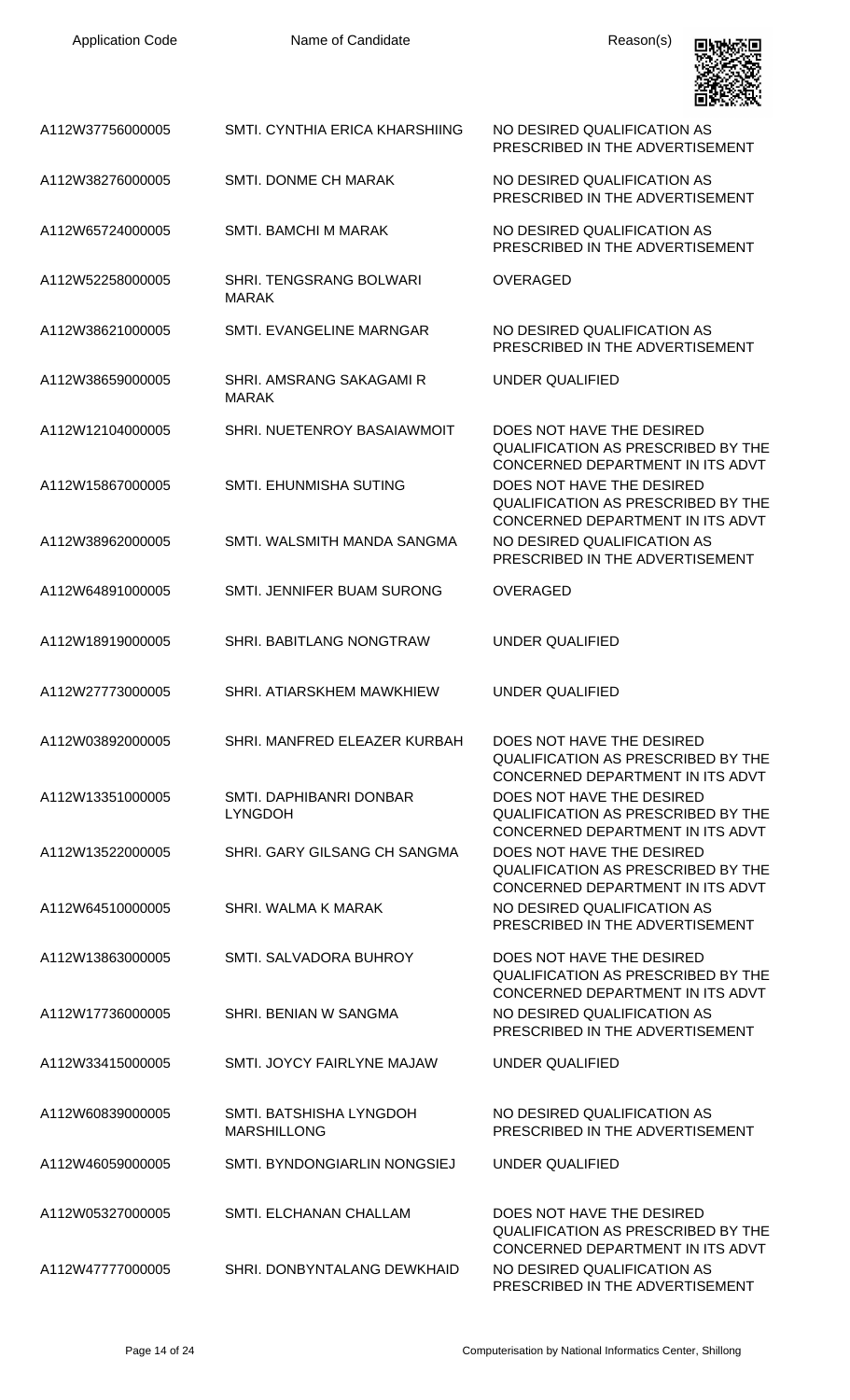

| A112W18873000005 | <b>SHRI. SONIT RABHA</b>                          | NO DESIRED QUALIFICATION AS<br>PRESCRIBED IN THE ADVERTISEMENT                                             |
|------------------|---------------------------------------------------|------------------------------------------------------------------------------------------------------------|
| A112W56119000005 | SMTI. WANSAKA DORA KYNJING                        | NO DESIRED QUALIFICATION AS<br>PRESCRIBED IN THE ADVERTISEMENT                                             |
| A112W20899000006 | SHRI. ALPHONSIUS SUNGOH                           | NO DESIRED QUALIFICATION AS<br>PRESCRIBED IN THE ADVERTISEMENT                                             |
| A112W34780000006 | SMTI. AMANDAIOKA WARJRI                           | NO DESIRED QUALIFICATION AS<br>PRESCRIBED IN THE ADVERTISEMENT                                             |
| A112W35294000006 | SHRI. SENGOBIRTH CH SANGMA                        | NO DESIRED QUALIFICATION AS<br>PRESCRIBED IN THE ADVERTISEMENT                                             |
| A112W35782000006 | SMTI. NOVALEEN KHARMAW                            | NO DESIRED QUALIFICATION AS<br>PRESCRIBED IN THE ADVERTISEMENT                                             |
| A112W04191000006 | <b>SMTI. SUKLANG LYNGDOH</b>                      | DOES NOT HAVE THE DESIRED<br><b>QUALIFICATION AS PRESCRIBED BY THE</b><br>CONCERNED DEPARTMENT IN ITS ADVT |
| A112W40948000006 | SMTI. SHIMTI BANRIHUN BUHROY                      | NO DESIRED OUALIFICATION AS<br>PRESCRIBED IN THE ADVERTISEMENT                                             |
| A112W41221000006 | <b>SHRI. RIMBARCO MRONG MARAK</b>                 | <b>OVERAGED</b>                                                                                            |
| A112W44787000006 | SMTI. BATRITIBAKOR MAWLOT                         | NO DESIRED QUALIFICATION AS<br>PRESCRIBED IN THE ADVERTISEMENT                                             |
| A112W45390000006 | SMTI. ALDA BASHISHA LAMIN                         | NO DESIRED QUALIFICATION AS<br>PRESCRIBED IN THE ADVERTISEMENT                                             |
| A112W46108000006 | SMTI. BANSARALANG NONGSIEJ                        | UNDER QUALIFIED                                                                                            |
| A112W48810000006 | SHRI. MAIN KUPAR KHARBUKI                         | NO DESIRED QUALIFICATION AS<br>PRESCRIBED IN THE ADVERTISEMENT                                             |
| A112W49901000006 | <b>SMTI. LEEMIDA POHSHNA</b>                      | NO DESIRED QUALIFICATION AS<br>PRESCRIBED IN THE ADVERTISEMENT                                             |
| A112W18058000006 | SMTI. JOBITHA PRITI G MOMIN                       | NO DESIRED QUALIFICATION AS<br>PRESCRIBED IN THE ADVERTISEMENT                                             |
| A112W06180000006 | <b>SHRI. SENGRAK GABIL MOMIN</b>                  | NO DESIRED QUALIFICATION AS<br>PRESCRIBED IN THE ADVERTISEMENT                                             |
| A112W02634000006 | SHRI. KIT KUPAR KHARPURI                          | <b>OVER AGE</b>                                                                                            |
| A112W61060000006 | <b>SMTI. LARIKYNTI DKHAR</b>                      | NO DESIRED QUALIFICATION AS<br>PRESCRIBED IN THE ADVERTISEMENT                                             |
| A112W17703000006 | SHRI. CASSEY A SANGMA                             | NO DESIRED QUALIFICATION AS<br>PRESCRIBED IN THE ADVERTISEMENT                                             |
| A112W01853000006 | SHRI. DANDEE TENGSAL W MOMIN                      | DOES NOT HAVE THE DESIRED<br><b>QUALIFICATION AS PRESCRIBED BY THE</b>                                     |
| A112W14572000006 | SHRI. EVANGIO SOHTUN                              | CONCERNED DEPARTMENT IN ITS ADVT<br><b>OVER AGED</b>                                                       |
| A112W14310000006 | <b>SHRI. LARRY NIKHELSON</b><br><b>MAWKHLIENG</b> | DOES NOT HAVE THE DESIRED<br><b>QUALIFICATION AS PRESCRIBED BY THE</b><br>CONCERNED DEPARTMENT IN ITS ADVT |
| A112W16328000006 | SMTI. MAYOSHA JESSINA N<br><b>SANGMA</b>          | NO DESIRED QUALIFICATION AS<br>PRESCRIBED IN THE ADVERTISEMENT                                             |
| A112W10415000006 | SHRI. JERRY NATHANIALSON<br><b>RYNJAH</b>         | DOES NOT HAVE THE DESIRED<br><b>QUALIFICATION AS PRESCRIBED BY THE</b><br>CONCERNED DEPARTMENT IN ITS ADVT |
| Page 15 of 24    |                                                   | Computerisation by National Informatics Center, Shillong                                                   |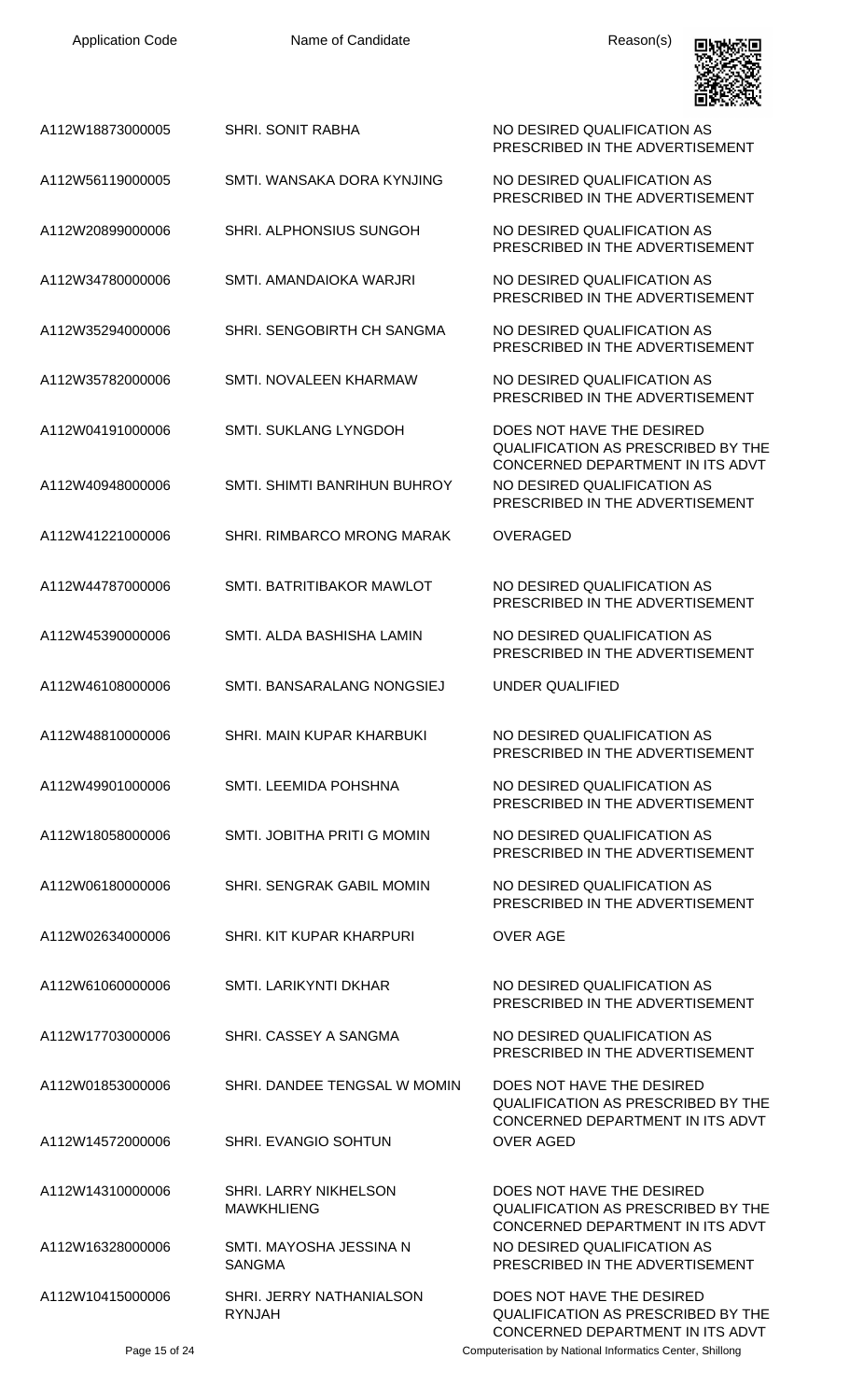| <b>Application Code</b> | Name of Candidate                             | Reason(s)                                                                                                  |
|-------------------------|-----------------------------------------------|------------------------------------------------------------------------------------------------------------|
| A112W08138000006        | SMTI. SILANGCHI MREE SANGMA                   | DOES NOT HAVE THE DESIRED<br><b>QUALIFICATION AS PRESCRIBED BY THE</b><br>CONCERNED DEPARTMENT IN ITS ADVT |
| A112W08134000006        | SHRI. REUBEN CARLOS M MARAK                   | DOES NOT HAVE THE DESIRED<br><b>QUALIFICATION AS PRESCRIBED BY THE</b><br>CONCERNED DEPARTMENT IN ITS ADVT |
| A112W06853000006        | SHRI. JOHN HERIBERT<br><b>NONGKYNRIH</b>      | DOES NOT HAVE THE DESIRED AS<br>PRESCRIBED BY THE CONCERNED<br>DEPARTMENT IN ITS ADVT                      |
| A112W66214000006        | SHRI. GEOFFREY CH MOMIN                       | <b>OVERAGED</b>                                                                                            |
| A112W20201000006        | SHRI. DATHRANG I IALE PASSAH                  | NO DESIRED QUALIFICATION AS<br>PRESCRIBED IN THE ADVERTISEMENT                                             |
| A112W21201000006        | SHRI, KRIMPORTH CH, MARAK                     | NO DESIRED QUALIFICATION AS<br>PRESCRIBED IN THE ADVERTISEMENT                                             |
| A112W19509000006        | SMTI, CAROLOINE IBANYLLASHISHA<br><b>BUAM</b> | UNDER QUALIFIED                                                                                            |
| A112W21721000006        | SHRI. SUPROJIT KHARKONGOR                     | UNDER QUALIFIED                                                                                            |
| A112W20486000007        | SMTI. RIKMATCHI CH MARAK                      | NO DESIRED QUALIFICATION AS<br>PRESCRIBED IN THE ADVERTISEMENT                                             |
| A112W50708000007        | SMTI. BANSARALANG D MARPNA                    | NO DESIRED QUALIFICATION AS<br>PRESCRIBED IN THE ADVERTISEMENT                                             |
| A112W45290000007        | SHRI. RANGDAJIED CHYNE                        | UNDER QUALIFIED                                                                                            |
| A112W50901000007        | SHRI. BANTEIBOR LYNGKHOI                      | NO DESIRED QUALIFICATION AS<br>PRESCRIBED IN THE ADVERTISEMENT                                             |
| A112W12124000007        | <b>SHRI. SHAIRIT KHARPAN</b>                  | DOES NOT HAVE THE DESIRED<br><b>QUALIFICATION AS PRESCRIBED BY THE</b><br>CONCERNED DEPARTMENT IN ITS ADVT |
| A112W33762000007        | SHRI. BADONBOK WANNIANG                       | NO DESIRED QUALIFICATION AS<br>PRESCRIBED IN THE ADVERTISEMENT                                             |
| A112W11921000007        | SMTI. TASIME MANDA SANGMA                     | DOES NOT HAVE THE DESIRED<br><b>QUALIFICATION AS PRESCRIBED BY THE</b><br>CONCERNED DEPARTMENT IN ITS ADVT |
| A112W16844000007        | SMTI. WINNIEZA KHARRUBON                      | <b>OVERAGED</b>                                                                                            |
| A112W36598000007        | SHRI. GRIKSENG CH MARAK                       | NO DESIRED QUALIFICATION AS<br>PRESCRIBED IN THE ADVERTISEMENT                                             |
| A112W01657000007        | SHRI. NESTFIELD DAJEL MARAK                   | DOES NOT HAVE THE DESIRED<br><b>QUALIFICATION AS PRESCRIBED BY THE</b>                                     |
| A112W30424000007        | SHRI. NEIL BRANDON KHONGWIR                   | CONCERNED DEPARTMENT IN ITS ADVT<br><b>UNDER QUALIFIED</b>                                                 |
| A112W07030000007        | SHRI. MARCO ALAN DIENGDOH                     | DOES NOT HAVE THE DESIRED<br><b>QUALIFICATION AS PRESCRIBED BY THE</b><br>CONCERNED DEPARTMENT IN ITS ADVT |
| A112W38727000007        | SMTI, FARRARIE LAKHIAT                        | <b>UNDER QUALIFIED</b>                                                                                     |
| A112W37748000007        | SHRI. REUEL EDMUND KHARSHIING                 | NO DESIRED QUALIFICATION AS<br>PRESCRIBED IN THE ADVERTISEMENT                                             |
| A112W49259000007        | SHRI. MAX CLEOPHAS PASI                       | NO DESIRED QUALIFICATION AS<br>PRESCRIBED IN THE ADVERTISEMENT                                             |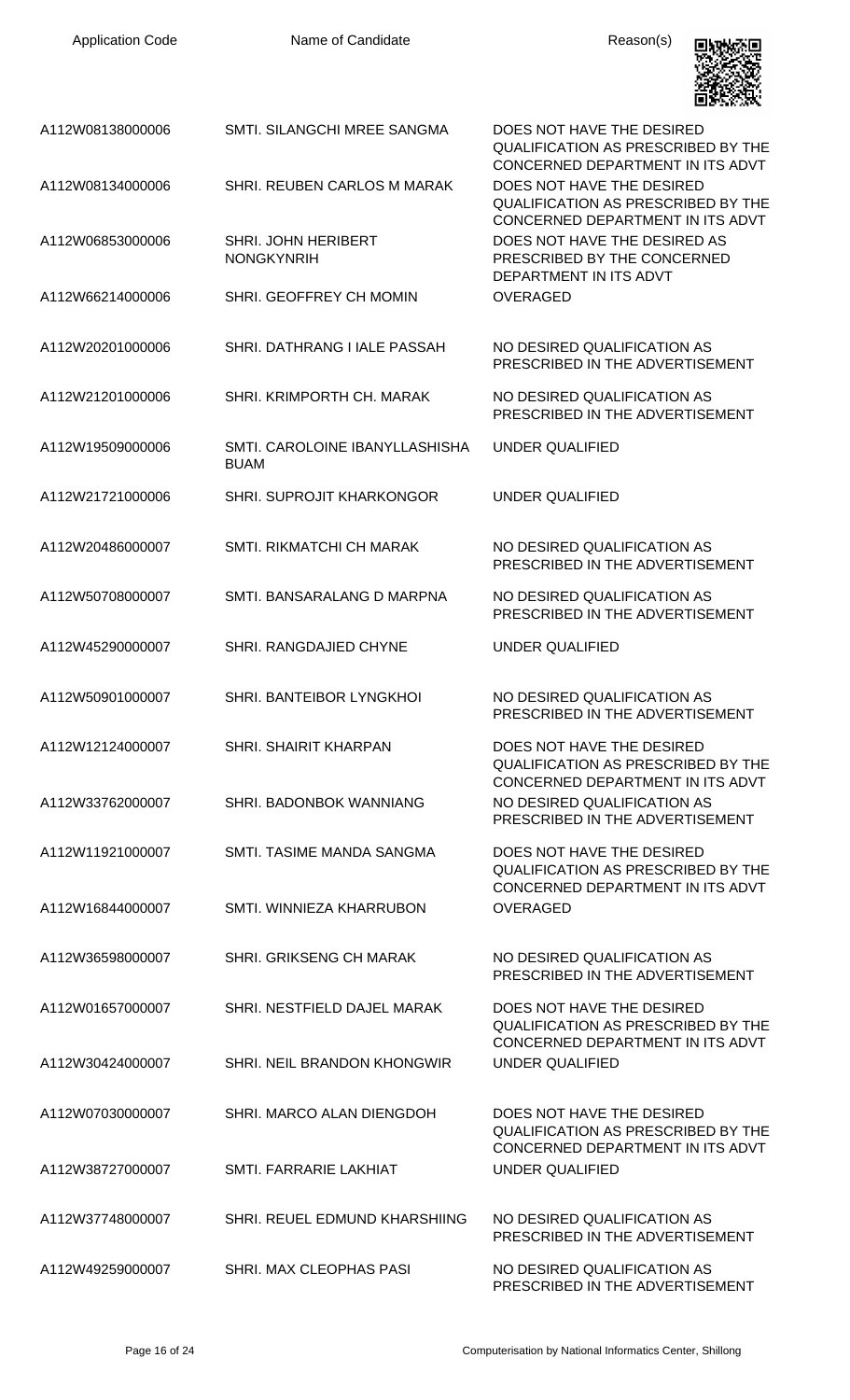| <b>Application Code</b> | Name of Candidate                            | Reason(s)                                                                                                  |
|-------------------------|----------------------------------------------|------------------------------------------------------------------------------------------------------------|
| A112W08035000007        | SHRI. GRIMRA A SANGMA                        | DOES NOT HAVE THE DESIRED<br><b>QUALIFICATION AS PRESCRIBED BY THE</b><br>CONCERNED DEPARTMENT IN ITS ADVT |
| A112W12934000007        | <b>SMTI. NOREEN K MARAK</b>                  | DOES NOT HAVE THE DESIRED<br><b>QUALIFICATION AS PRESCRIBED BY THE</b><br>CONCERNED DEPARTMENT IN ITS ADVT |
| A112W16909000007        | SHRI. KEVIN MASKELL MAJAW                    | NO DESIRED QUALIFICATION AS<br>PRESCRIBED IN THE ADVERTISEMENT                                             |
| A112W25360000007        | SMTI. WANPLI R. JEEN                         | NO DESIRED QUALIFICATION AS<br>PRESCRIBED IN THE ADVERTISEMENT                                             |
| A112W16770000007        | SMTI. LENIENCY DORA SANGLYNE                 | UNDER QUALIFICATION                                                                                        |
| A112W33099000007        | <b>SMTI. AUDREY NONGRANG</b>                 | NO DESIRED QUALIFICATION AS<br>PRESCRIBED IN THE ADVERTISEMENT                                             |
| A112W16698000007        | SHRI. CHEYZEIL AGITOK SANGMA                 | NO DESIRED QUALIFICATION AS<br>PRESCRIBED IN THE ADVERTISEMENT                                             |
| A112W35124000007        | SHRI. ORIN BALKAM CH. SANGMA                 | <b>OVERAGED</b>                                                                                            |
| A112W10485000008        | SHRI. TONY BECKER MANDHA<br><b>SANGMA</b>    | DOES NOT HAVE THE DESIRED<br><b>QUALIFICATION AS PRESCRIBED BY THE</b><br>DEPARTMENT IN ITS ADVT           |
| A112W00982000008        | SMTI. JULIANA AROMA POHLENG                  | DOES NOT HAVE THE DESIRED<br><b>QUALIFICATION AS PRESCRIBED BY THE</b><br>CONCERNED DEPARTMENT IN ITS ADVT |
| A112W10471000008        | SHRI. DENZELLE LEE LYNGDOH                   | DOES NOT HAVE THE DESIRED<br><b>QUALIFICATION AS PRESCRIBED BY THE</b><br>CONCERNED DEPARTMENT IN ITS ADVT |
| A112W39709000008        | SMTI, KHUSI R MARAK                          | NO DESIRED QUALIFICATION AS<br>PRESCRIBED IN THE ADVERTISEMENT                                             |
| A112W45638000008        | SHRI. RANGSHANBOR<br><b>KHARBIHKHIEW</b>     | NO DESIRED QUALIFICATION AS<br>PRESCRIBED IN THE ADVERTISEMENT                                             |
| A112W27694000008        | SHRI. VICKY S SANGMA                         | NO DESIRED QUALIFICATION AS<br>PRESCRIBED IN THE ADVERTISEMENT                                             |
| A112W13581000008        | SHRI. JESTER KHONGLAH                        | DOES NOT HAVE THE DESIRED<br><b>QUALIFICATION AS PRESCRIBED BY THE</b><br>CONCERNED DEPARTMENT IN ITS ADVT |
| A112W21175000008        | SHRI. MELVINSON KHONGPHAI                    | NO DESIRED QUALIFICATION AS<br>PRESCRIBED IN THE ADVERTISEMENT                                             |
| A112W16041000008        | SHRI. ALEXANDER LYNGDOH                      | NO DESIRED QUALIFICATION AS<br>PRESCRIBED IN THE ADVERTISEMENT                                             |
| A112W46238000008        | SMTI. ANNECA NONGTDU                         | NO DESIRED QUALIFICATION AS<br>PRESCRIBED IN THE ADVERTISEMENT                                             |
| A112W19704000008        | SHRI. TERENCE KYNDIAH                        | <b>OVERAGED</b>                                                                                            |
| A112W12149000008        | SMTI. REBORN BOKLIN SANGLYNE                 | <b>UNDER QUALIFIED</b>                                                                                     |
| A112W07408000008        | SMTL PHERNAKI WAHLANG                        | DOES NOT HAVE THE DESIRED<br><b>QUALIFICATION AS PRESCRIBED BY THE</b><br>CONCERNED DEPARTMENT IN ITS ADVT |
| A112W38795000008        | SHRI. DONKUPAR LYNGDOH<br><b>MARSHILLONG</b> | NO DESIRED QUALIFICATION AS<br>PRESCRIBED IN THE ADVERTISEMENT                                             |
| A112W44718000008        | <b>SMTI. LARIHUN MAWLOT</b>                  | NO DESIRED QUALIFICATION AS<br>PRESCRIBED IN THE ADVERTISEMENT                                             |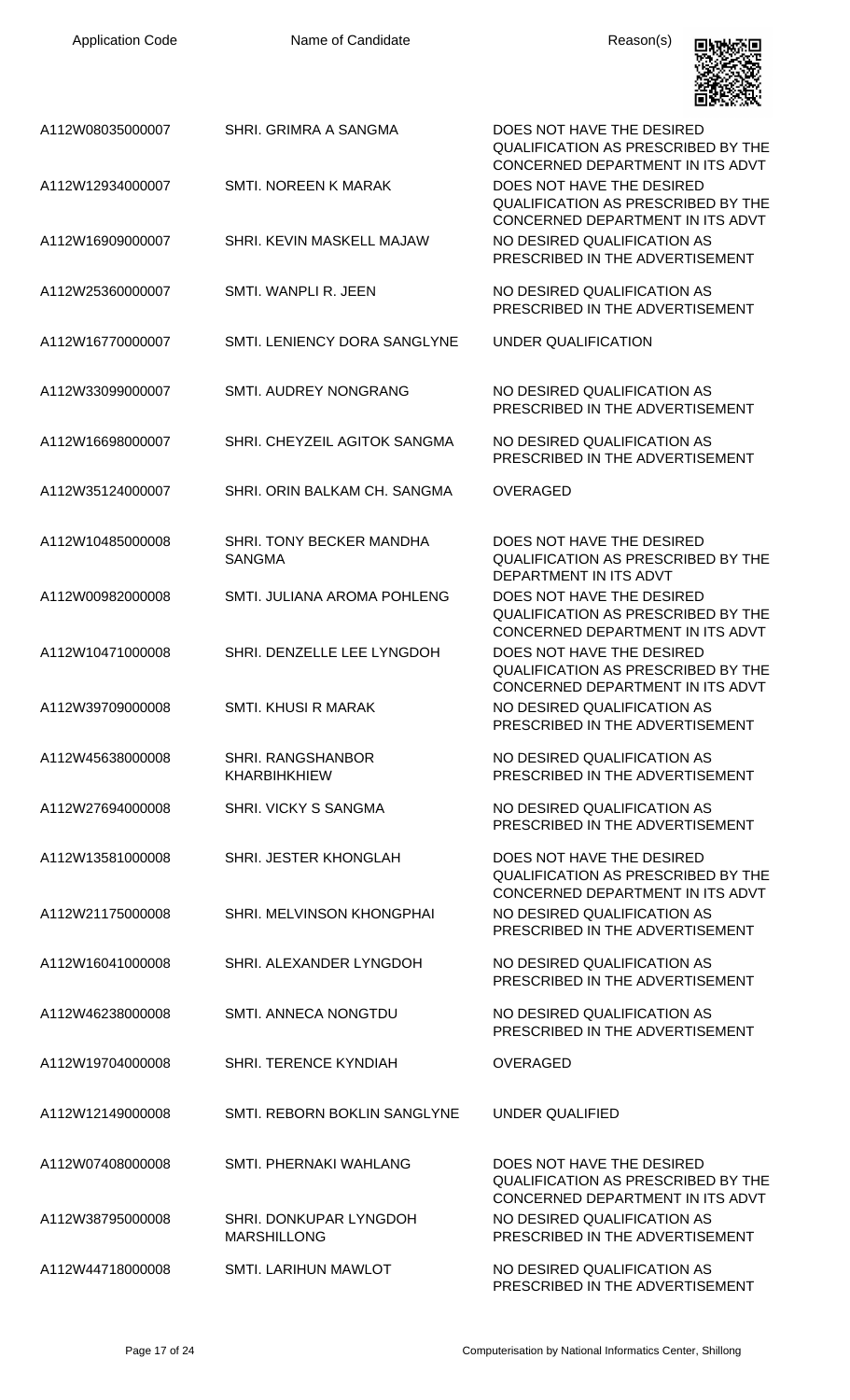| <b>Application Code</b> | Name of Candidate                          | Reason(s)                                                                                                                                  |
|-------------------------|--------------------------------------------|--------------------------------------------------------------------------------------------------------------------------------------------|
| A112W18981000008        | <b>SMTI. DAPHIBAKOR SURONG</b>             | NO DESIRED QUALIFICATION AS<br>PRESCRIBED IN THE ADVERTISEMENT                                                                             |
| A112W13513000008        | SHRI. GREGORY FRASER FANCON                | DOES NOT HAVE THE DESIRED<br><b>QUALIFICATION AS PRESCRIBED BY THE</b><br>CONCERNED BY THE DEPARTMENT IN ITS<br><b>ADVT</b>                |
| A112W38636000008        | SMTI. ELJANBIRIS RUBY MAWLIEH              | NO DESIRED QUALIFICATION AS<br>PRESCRIBED IN THE ADVERTISEMENT                                                                             |
| A112W22634000008        | SMTI. DELHINDA D SANGMA                    | NO DESIRED QUALIFICATION AS<br>PRESCRIBED IN THE ADVERTISEMENT                                                                             |
| A112W22593000008        | <b>SMTI. PRINGCHIRA K MARAK</b>            | NO DESIRED QUALIFICATION AS<br>PRESCRIBED IN THE ADVERTISEMENT                                                                             |
| A112W15790000008        | <b>SMTI, RIKMATCHI CH MARAK</b>            | DOES NOT HAVE THE DESIRED<br><b>QUALIFICATION AS PRESCRIBED BY THE</b><br>CONCERNED DEPARTMENT IN ITS ADVT                                 |
| A112W40146000008        | SMTI. VALARIE CHYNE                        | <b>UNDER QUALIFIED</b>                                                                                                                     |
| A112W11689000008        | SHRI. BHABOK SYIEMIONG                     | DOES NOT HAVE THE DESIRED<br><b>QUALIFICATION AS PRESCRIBED BY THE</b><br>CONCERNED DEPARTMENT IN ITS ADVT                                 |
| A112W18799000008        | SMTI. NEWYEARLYNE NONGNENG<br><b>DALOI</b> | UNDER QUALIFIED                                                                                                                            |
| A112W01150000009        | SHRI, DINO BRIAN A. SANGMA                 | <b>CLARIFICATION NEEDED ON THE FIELD</b><br>STREAM OF AS PER THE EDUCATIONAL<br><b>QUALIFICATION REQUIRED NEEDED BY THE</b><br><b>ADVT</b> |
| A112W09695000009        | SHRI. WANDAJIEDLANG NONGLAIT               | DOES NOT HAVE DESIRED QUALIFICATION<br>AS PRESCRIBED BY THE CONCERNED<br>DEPARTMENT IN ITS ADVT                                            |
| A112W11009000009        | SMTI. JUNETINA NONGPHUD                    | DOES NOT HAVE THE DESIRED<br><b>QUALIFICATION AS PRESCRIBED BY THE</b><br>CONCERNED DEPARTMENT IN ITS ADVT                                 |
| A112W56234000009        | SMTI. CHRISTIE DOLLY NONGPLUH              | NO DESIRED QUALIFICATION AS<br>PRESCRIBED IN THE ADVERTISEMENT                                                                             |
| A112W09924000009        | SMTI. NISAN CHUKHAME D SHIRA               | DOES NOT HAVE THE DESIRED<br><b>QUALIFICATION AS PRESCRIBED BY THE</b><br>CONCERNED DEPARTMENT IN ITS ADVT                                 |
| A112W57586000009        | SHRI. HABANJOP LYNGDOH                     | UNDER QUALIFIED                                                                                                                            |
| A112W03580000009        | SMTI. GENIALDA NONGTDU                     | DOES NOT HAVE THE DESIRED<br><b>QUALIFICATION AS PRESCRIBED BY THE</b><br>CONCERNED DEPARTMENT IN ITS ADVT                                 |
| A112W49548000009        | SMTI. BARYNTIH LANGSTANG                   | NO DESIRED QUALIFICATION AS<br>PRESCRIBED IN THE ADVERTISEMENT                                                                             |
| A112W44896000009        | <b>SHRI. NAJONGNGI MARWEIN</b>             | NO DESIRED QUALIFICATION AS<br>PRESCRIBED IN THE ADVERTISEMENT                                                                             |
| A112W02639000009        | SMTI. EVELYN MIHPLI PARIAT                 | DOES NOT HAVE THE DESIRED<br><b>QUALIFICATION AS PRESCRIBED BY THE</b><br>CONCERNED DEPARTMENT IN ITS ADVT                                 |
| A112W14679000009        | SMTI, NAPHISABET LYNGSKOR                  | DOES NOT HAVE THE DESIRED<br><b>QUALIFICATION AS PRESCRIBED BY THE</b><br>CONCERNED DEPARTMENT IN ITS ADVT                                 |
| A112W51709000009        | SMTI, QUENTINE JANE RYMBAI                 | NO DESIRED QUALIFICATION AS<br>PRESCRIBED IN THE ADVERTISEMENT                                                                             |
| A112W13672000009        | SHRI. SILSANG BISLE N. SANGMA              | DOES NOT HAVE THE DESIRED<br>QUALIFICATION AS PRESCRIBED BY THE                                                                            |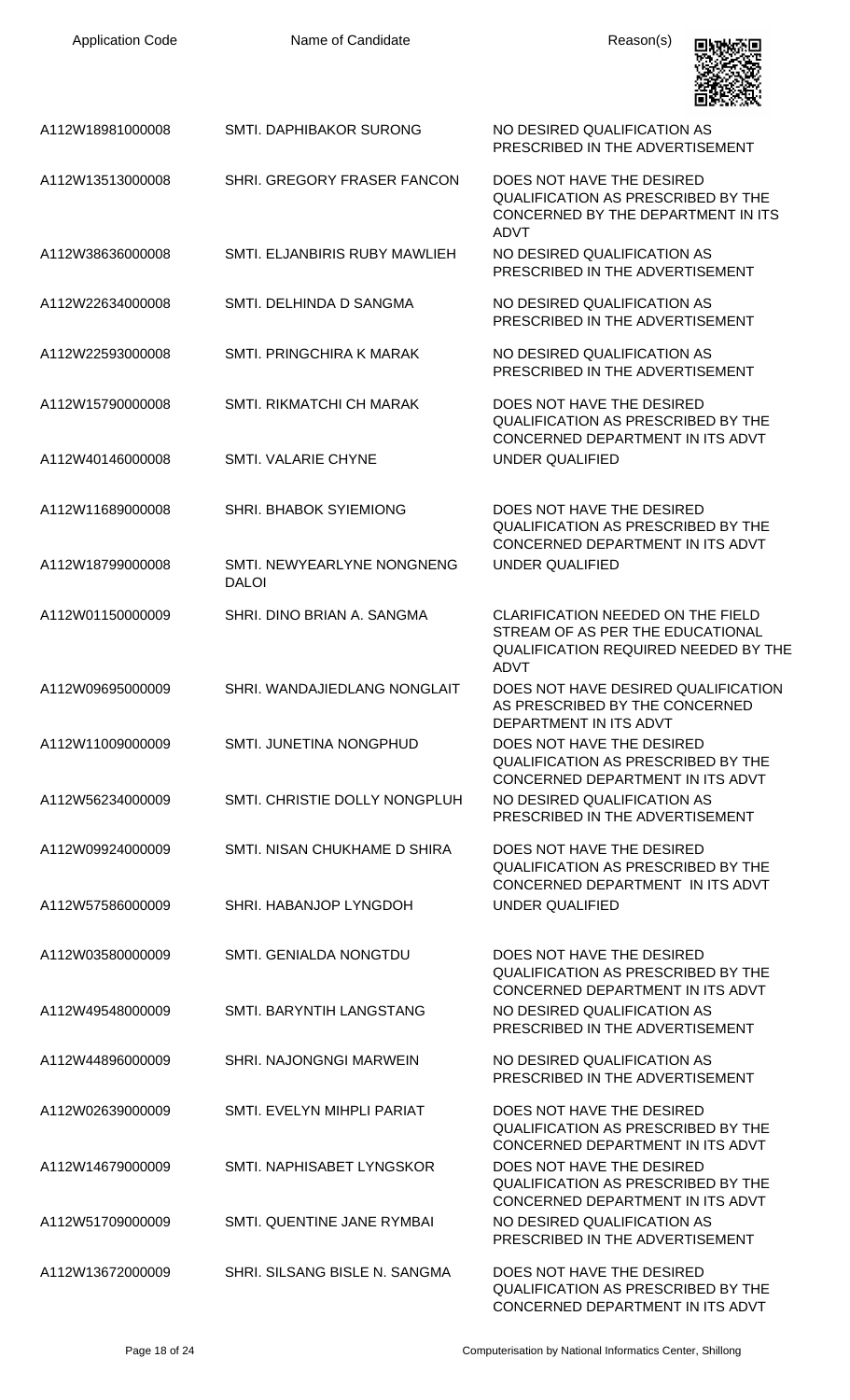| A112W43412000009 | SMTI. SOLANGKI SYIEMLIEH                           | NO DESIRED QUALIFICATION AS<br>PRESCRIBED IN THE ADVERTISEMENT                                             |
|------------------|----------------------------------------------------|------------------------------------------------------------------------------------------------------------|
| A112W34803000009 | <b>SHRI. PLIELAD KHONGSAM</b>                      | UNDER QUALIFIED                                                                                            |
| A112W12638000009 | <b>SHRI. KYRSHANLANG RUMNONG</b>                   | DOES NOT HAVE THE DESIRED<br><b>QUALIFICATION AS PRESCRIBED BY THE</b><br>CONCERNED DEPARTMENT IN ITS ADVT |
| A112W30979000009 | SHRI. MORNINGSTAR PUWEIN                           | NO DESIRED QUALIFICATION AS<br>PRESCRIBED IN THE ADVERTISEMENT                                             |
| A112W40643000009 | SHRI. CLIFFORD DONALD SYNTEM                       | NO DESIRED QUALIFICATION AS<br>PRESCRIBED IN THE ADVERTISEMENT                                             |
| A112W30740000009 | <b>SHRI. IBADAPLIN SUN</b>                         | NO DESIRED QUALIFICATION AS<br>PRESCRIBED IN THE ADVERTISEMENT                                             |
| A112W21005000009 | SHRI. RANASAL RONGMA MARAK                         | NO DESIRED QUALIFICATION AS<br>PRESCRIBED IN THE ADVERTISEMENT                                             |
| A112W16669000009 | SHRI. BASHANBOR KHARJANA                           | NO DESIRED QUALIFICATION AS<br>PRESCRIBED IN THE ADVERTISEMENT                                             |
| A112W16644000009 | SHRI. WERLAN KHARSATI                              | NO DESIRED QUALIFICATION AS<br>PRESCRIBED IN THE ADVERTISEMENT                                             |
| A112W20273000009 | SMTI. PALEIHUN NONGDHAR                            | NO DESIRED QUALIFICATION AS<br>PRESCRIBED IN THE ADVERTISEMENT                                             |
| A112W35228000009 | SMTI. CHIRIMBAL A SANGMA                           | NO DESIRED QUALIFICATION AS<br>PRESCRIBED IN THE ADVERTISEMENT                                             |
| A112W38905000009 | SHRI. EUBIRTH N MARAK                              | NO DESIRED QUALIFICATION AS<br>PRESCRIBED IN THE ADVERTISEMENT                                             |
| A112W36284000009 | SHRI. JAKRIK B SANGMA                              | NO DESIRED QUALIFICATION AS<br>PRESCRIBED IN THE ADVERTISEMENT                                             |
| A112W06288000009 | <b>SMTI. SANKIWAKA MIRACLE</b><br><b>NONGKHLAW</b> | DOES NOT HAVE THE DESIRED<br><b>QUALIFICATION AS PRESCRIBED BY THE</b><br>CONCERNED DEPARTMENT IN ITS ADVT |
| A112W25777000009 | <b>SHRI, KITBORLANG RNGIKSEH</b>                   | NO DESIRED QUALIFICATION AS<br>PRESCRIBED IN THE ADVERTISEMENT                                             |
| A112W01499000009 | SHRI. ALEXANDER R MARAK                            | DOES NOT HAVE THE DESIRED<br><b>QUALIFICATION AS PRESCRIBED BY THE</b>                                     |
| A112W59965000009 | SMTI. MONICA KHARKONGOR                            | CONCERNED DEPARTMENT IN ITS ADVT<br>NO DESIRED QUALIFICATION AS<br>PRESCRIBED IN THE ADVERTISEMENT         |
| A112W11447000009 | SMTI. EUREKHA D SHIRA                              | DOES NOT HAVE THE DESIRED<br><b>QUALIFICATION AS PRESCRIBED BY THE</b><br>CONCERNED DEPARTMENT IN ITS ADVT |
| A112W61946000009 | <b>SHRI. RONALD RICHMOND</b><br><b>LYNGKHOI</b>    | NO DESIRED QUALIFICATION AS<br>PRESCRIBED IN THE ADVERTISEMENT                                             |
| A112W20232000010 | SMTI. BADEIBIANGPOR KHARLUKHI                      | NO DESIRED QUALIFICATION AS<br>PRESCRIBED IN THE ADVERTISEMENT                                             |
| A112W18025000010 | SHRI. CHINGCHANG R SANGMA                          | NO DESIRED QUALIFICATION AS<br>PRESCRIBED IN THE ADVERTISEMENT                                             |
| A112W03822000010 | SHRI. SHAPHRANG DKHAR                              | DOES NOT HAVE THE DESIRED<br><b>QUALIFICATION AS PRESCRIBED BY THE</b>                                     |
| A112W44933000010 | SMTI. SOOWANDAKA NAJIAR                            | CONCERNED DEPARTMENT IN ITS ADVT<br>NO DESIRED QUALIFICATION AS                                            |

PRESCRIBED IN THE ADVERTISEMENT

回视频回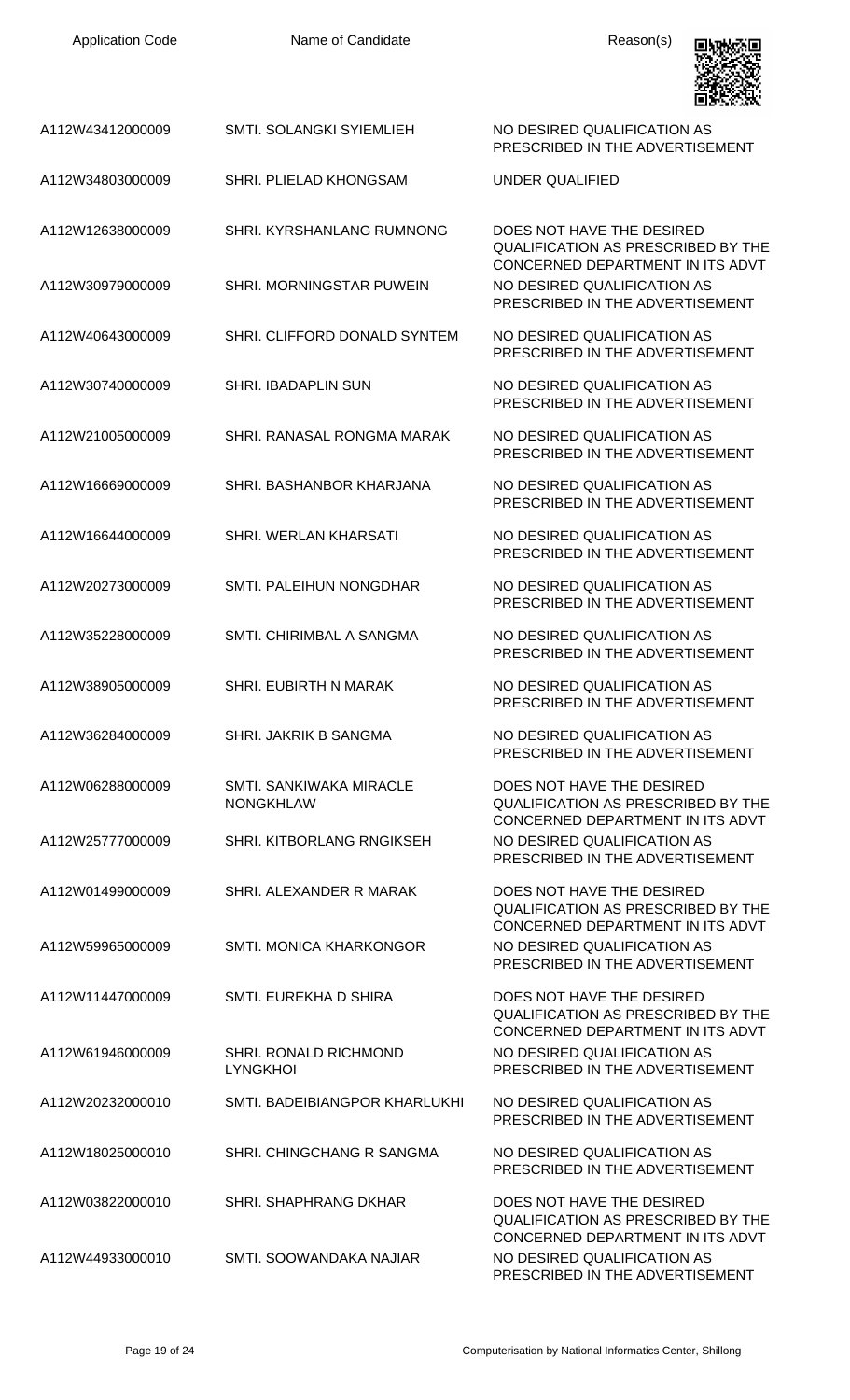| <b>Application Code</b> | Name of Candidate                        | Reason(s)                                                                                                  |
|-------------------------|------------------------------------------|------------------------------------------------------------------------------------------------------------|
| A112W13916000010        | <b>SHRI. KYNSAILIN SNAITANG</b>          | DOES NOT HAVE THE DESIRED<br><b>QUALIFICATION AS PRESCRIBED BY THE</b><br>CONCERNED DEPARTMENT IN ITS ADVT |
| A112W39215000010        | <b>SMTI. RIMIKINI LALOO</b>              | NO DESIRED QUALIFICATION AS<br>PRESCRIBED IN THE ADVERTISEMENT                                             |
| A112W01699000010        | SMTI. BLOOMFULLY THABAH                  | <b>OVER AGE</b>                                                                                            |
| A112W11458000010        | SHRI. GERALD RANDOLPH<br><b>KHARBULI</b> | DOES NOT HAVE THE DESIRED<br><b>QUALIFICATION AS PRESCRIBED BY THE</b><br>CONCERNED DEPARTMENT IN ITS ADVT |
| A112W11397000010        | <b>SMTI. JULIAN DIENGDOH</b>             | DOES NOT HAVE THE DESIRED<br><b>QUALIFICATION AS PRESCRIBED BY THE</b><br>CONCERNED DEPARTMENT IN ITS ADVT |
| A112W38560000010        | SMTI, BIDA LYNE NONGSIEJ                 | NO DESIRED QUALIFICATION AS<br>PRESCRIBED IN THE ADVERTISEMENT                                             |
| A112W10577000010        | <b>SHRI. GILBERTSON KURBAH</b>           | DOES NOT HAVE THE DESIRED<br><b>QUALIFICATION AS PRESCRIBED BY THE</b><br>CONCERNED DEPARTMENT IN ITS ADVT |
| A112W06641000010        | SHRI. TUESTER R MARAK                    | DOES NOT HAVE THE DESIRED<br><b>QUALIFICATION AS PRESCRIBED BY THE</b><br>CONCERNED DEPARTMENT IN ITS ADVT |
| A112W35281000010        | SHRI. BANTEI KUPAR MARING                | NO DESIRED QUALIFICATION AS<br>PRESCRIBED IN THE ADVERTISEMENT                                             |
| A112W46754000010        | SHRI. SEIBORLANG MARBANIANG              | NO DESIRED QUALIFICATION AS<br>PRESCRIBED IN THE ADVERTISEMENT                                             |
| A112W21767000010        | SMTI. CATHY GRACIA MARBANIANG            | NO DESIRED QUALIFICATION AS<br>PRESCRIBED IN THE ADVERTISEMENT                                             |
| A112W24960000010        | SMTI. MANOSHA KURBAH                     | NO DESIRED QUALIFICATION AS<br>PRESCRIBED IN THE ADVERTISEMENT                                             |
| A112W49615000010        | SMTI. AMELIA ROSALIE SYIEM               | NO DESIRED QUALIFICATION AS<br>PRESCRIBED IN THE ADVERTISEMENT                                             |
| A112W54473000010        | SHRI. LEADERIOUS LYNGDOH                 | NO DESIRED QUALIFICATION AS<br>PRESCRIBED IN THE ADVERTISEMENT                                             |
| A112W22234000011        | <b>SHRI. STEVENSON MAWA</b>              | <b>OVERAGED</b>                                                                                            |
| A112W27963000011        | SMTI. MELISSA KHARBIHKHIEW               | NO DESIRED QUALIFICATION AS<br>PRESCRIBED IN THE ADVERTISEMENT                                             |
| A112W04876000011        | SHRI. BRINGTONE BOLDAK SANGMA            | DOES NOT HAVE THE DESIRED AS<br>PRESCRIBED BY THE CONCERNED<br>DEPARTMENT IN ITS ADVT                      |
| A112W01771000011        | SHRI. RONNER FIRST SON SAWKMIE           | DOES NOT HAVE THE DESIRED<br><b>QUALIFICATION AS PRESCRIBED BY THE</b><br>CONCERNED DEPARTMENT IN ITS ADVT |
| A112W07228000011        | SMTI. MARKYNTI NONGKYNRIH                | DOES NOT HAVE THE DESIRED<br><b>QUALIFICATION AS PRESCRIBED BY THE</b><br>CONCERNED DEPARTMENT IN ITS ADVT |
| A112W01080000011        | SHRI. HAOOBAIT NONGRUM                   | DOES NOT HAVE THE DESIRED<br><b>QUALIFICATION AS PRESCRIBED BY THE</b><br>CONCERNED DEPARTMENT IN ITS ADVT |
| A112W10159000011        | SHRI. RICHARD GABIL MOMIN                | DOES NOT HAVE THE DESIRED<br><b>QUALIFICATION AS PRESCRIBED BY THE</b><br>CONCERNED DEPARTMENT IN ITS ADVT |
| A112W02127000011        | SHRI. HAMEDUL G MOMIN                    | DOES NOT HAVE THE DESIRED<br><b>QUALIFICATION AS PRESCRIBED BY THE</b><br>CONCERNED DEPARTMENT IN ITS ADVT |
| A112W19386000011        | SMTI. MONISHA NONGKHLAW                  | NO DESIRED QUALIFICATION AS<br>PRESCRIBED IN THE ADVERTISEMENT                                             |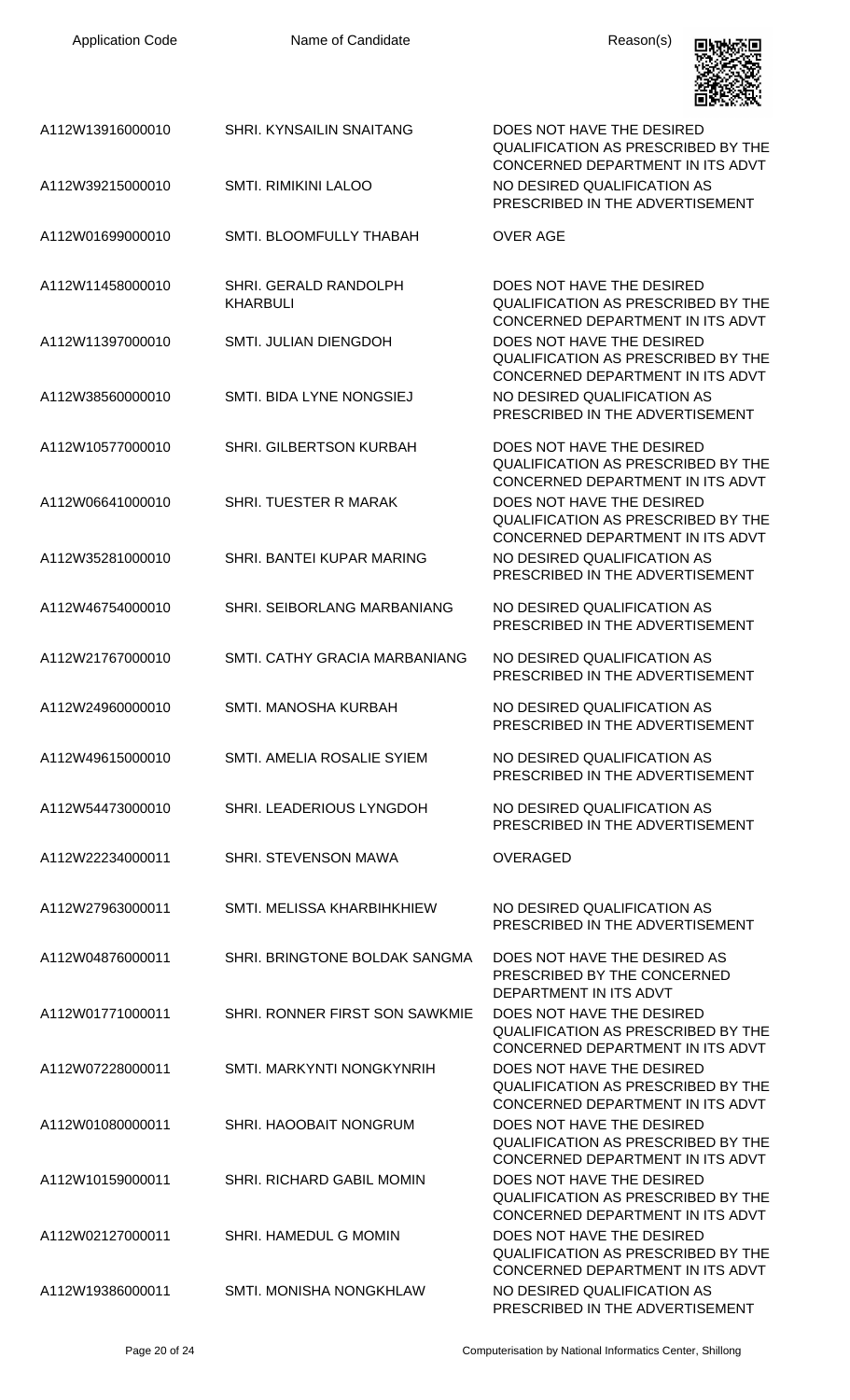| <b>Application Code</b> | Name of Candidate                                  | Reason(s)                                                                                                      |
|-------------------------|----------------------------------------------------|----------------------------------------------------------------------------------------------------------------|
| A112W08033000011        | SMTI. BARBARA BEATRICE BUAM                        | DOES NOT HAVE THE DESIRED<br><b>QUALIFICATION AS PRESCRIBED BY THE</b><br>CONCERNED DEPARMTMENT IN ITS ADVT    |
| A112W11440000011        | SHRI. YOOWAN O LYNGDOH                             | DOES NOT HAVE THE DESIRED<br><b>QUALIFICATION AS PRESCRIBED BY THE</b><br>CONCERNED DEPARTMENT IN ITS ADVT     |
| A112W06674000011        | SHRI. WILLIBEST LYNGKHOI                           | DOES NOT HAVE THE DESIRED<br><b>QUALIFICATION AS PRESCRIBED BY THE</b><br>CONCERNED DEPARTMENT IN ITS ADVT     |
| A112W00245000011        | SHRI. SHANBORLANGSTARFIELD K<br><b>DEWSAW</b>      | DOES NOT HAVE THE DESIRED<br><b>QUALIFICATION AS PRESCRIBED BY THE</b><br>CONCERNED DEPARTMENT IN ITS ADVT     |
| A112W21469000012        | SHRI. MARARKI DKHAR                                | NO DESIRED QUALIFICATION AS<br>PRESCRIBED IN THE ADVERTISEMENT                                                 |
| A112W04811000012        | SMTI. ANITA SNAITANG                               | DOES NOT HAVE THE DESIRED<br><b>QUALIFICATION AS PRESCRIBED BY THE</b><br>CONCERNED DEPARTMENT IN ITS ADVT     |
| A112W11210000012        | SHRI. STICKLER BAITLANGKI<br><b>RAPSANG</b>        | DOES NOT HAVE THE DESIRED<br><b>QUALIFICATION AS PRESCRIBED BY THE</b><br>CONCERNED DEPARTMENT IN ITS ADVT     |
| A112W36956000012        | SHRI. GRIKCHI N SANGMA                             | NO DESIRED QUALIFICATION AS<br>PRESCRIBED IN THE ADVERTISEMENT                                                 |
| A112W12520000012        | SMTI. BANDARIAKOR RYMBAI                           | DOES NOT HAVE THE DESIRED<br><b>QUALIFICATION AS PRESCRIBED BY THE</b><br>DEPARTMENT IN ITS ADVT               |
| A112W19446000012        | <b>SHRI. MIKE TENISON SUN</b>                      | NO DESIRED QUALIFICATION AS<br>PRESCRIBED IN THE ADVERTISEMENT                                                 |
| A112W05380000012        | SHRI. TENGSRANG N MARAK                            | DOES NOT HAVE THE DESIRED<br><b>QUALIFICATION AS PRESCRIBED BY THE</b><br>CONCERNED DEPARTMENT IN ITS ADVT     |
| A112W04045000012        | <b>SHRI. BUDLANG KUPAR</b><br><b>KHARLYNGDOH</b>   | DOES NOT HAVE THE DESIRED<br><b>QUALIFICATION AS PRESCRIBED BY THE</b><br>CONCERNED DEPARTMENT IN ITS ADVT     |
| A112W33270000012        | <b>SHRI. PYNSHNGAINLANG DIENGDOH</b>               | NO DESIRED QUALIFICATION AS<br>PRESCRIBED IN THE ADVERTISEMENT                                                 |
| A112W54957000012        | SHRI. CHUA ELEAZER PHILLIP WAR                     | <b>OVERAGED</b>                                                                                                |
| A112W05496000012        | <b>SHRI. WANBIANGPOR</b><br><b>KHARMAWLONG</b>     | DOES NOT HAVE THE DESIRED THE<br><b>QUALIFICATION AS PRESCRIBED BY THE</b><br>CONCERNED DEPARTMENT IN ITS ADVT |
| A112W54691000012        | <b>SHRI. TYNGSHAINLANG</b><br><b>KHARSYIEMLIEH</b> | NO DESIRED QUALIFICATION AS<br>PRESCRIBED IN THE ADVERTISEMENT                                                 |
| A112W36560000012        | SHRI. BHALANG DIENGNGAN                            | NO DESIRED QUALIFICATION AS<br>PRESCRIBED IN THE ADVERTISEMENT                                                 |
| A112W13778000012        | SHRI. TREDIAN MANSRAM D<br><b>SANGMA</b>           | DOES NOT HAVE THE DESIRED<br><b>QUALIFICATION AS PRESCRIBED BY THE</b><br>CONCERNED DEPARTMENT IN ITS ADVT     |
| A112W23041000012        | SMTI. LAWANSUK LYNGDOH TRON                        | NO DESIRED QUALIFICATION AS<br>PRESCRIBED IN THE ADVERTISEMENT                                                 |
| A112W33618000012        | SHRI. JEFFREY HONDER LYNGWA                        | NO DESIRED QUALIFICATION AS<br>PRESCRIBED IN THE ADVERTISEMENT                                                 |
| A112W08965000013        | <b>SHRI. EMISON TONGPER</b>                        | DOES NOT HAVE DESIRED QUALIFICATION<br>AS PRESCRIBED BY THE CONCERNED<br>DEPARTMENT IN ITS ADVT                |
| A112W05259000013        | SHRI. AIBAN S MALNGIANG                            | DOES NOT HAVE THE DESIRED<br><b>QUALIFICATION AS PRESCRIBED BY THE</b><br>CONCERNED DEPARTMENT IN ITS ADVT     |
| A112W00883000013        | SHRI. BASHEMPHANG CHYRMANG                         | DOES NOT HAVE THE DESIRED<br>QUALIFICATION AS PRESCRIBED BY THE                                                |

Page 21 of 24 Computerisation by National Informatics Center, Shillong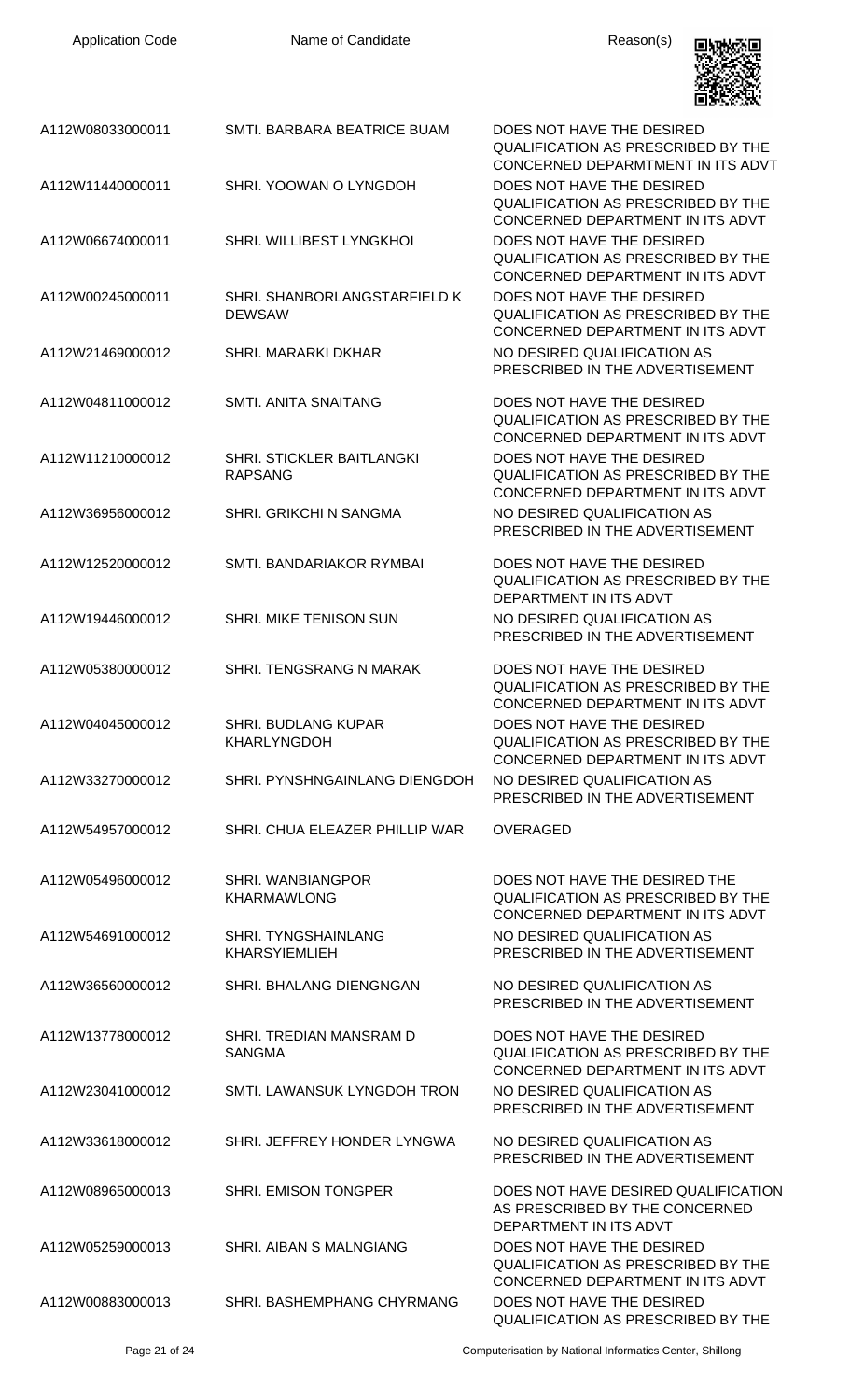

| A112W00768000013 | SHRI. MESHAK MARBANIANG                          | QUALIFICA<br><b>CONCERNI</b><br><b>DOES NOT</b>        |
|------------------|--------------------------------------------------|--------------------------------------------------------|
|                  |                                                  | <b>QUALIFICA</b><br><b>CONCERNI</b>                    |
| A112W00761000013 | SHRI. SHATBOKLANG LYNGDOH<br>NONGBSAP            | <b>OVERAGEI</b>                                        |
| A112W06739000013 | <b>SHRI. NICK GAMERA TEGITE</b><br><b>SANGMA</b> | <b>DOES NOT</b><br><b>QUALIFICA</b><br><b>CONCERNI</b> |
| A112W03255000013 | <b>SMTI. MAYLINDA KSHIR</b>                      | <b>OVER AGE</b>                                        |
| A112W21662000013 | SHRI. FIR GUSTER MAWLONG                         | <b>NO DESIRE</b><br><b>PRESCRIB</b>                    |
| A112W17645000013 | SHRI. GEDION MARBANIANG                          | <b>UNDER QU</b>                                        |
|                  |                                                  |                                                        |

A112W26736000013 SMTI. PHILARISHISHA LAITPHLANG NO DESIRED QUALIFICATION AS

A112W02242000013 SHRI. ROYAL BRYAN LYNGDOH THABAH

A112W15037000013 SHRI. WORTHY BONKAM M SANGMA DOES NOT HAVE THE DESIRED

A112W11992000014 SHRI. WANLAMBOK WARBAH DOES NOT HAVE THE DESIRED

A112W36540000014 SMTI. WIDALA LYNGDOH NO DESIRED QUALIFICATION AS

A112W11947000014 SHRI. CHERIKRAK R MARAK DOES NOT HAVE THE DESIRED

A112W32986000014 SMTI. CLAREEN JUBILYNE RYNJAH CLARIFICATION NEEDED ON DATE MONTH

A112W11912000014 SMTI. WANPYNDAP C NONGBET DOES NOT HAVE THE DESIRED

A112W23108000014 SHRI. BARRISTER SHANGPLIANG UNDER QUALIFIED

A112W00741000014 SHRI. VICKYSON LAMBERT WAR DOES NOT HAVE THE DESIRED

A112W19504000014 SHRI. PYNHUNBORLANG KYRPANG M LYNGDOH

A112W21282000015 SHRI. PHILEMON D SANGMA NO DESIRED QUALIFICATION AS

A112W12211000015 SHRI. BHABOKLANG RYNJAH DOES NOT HAVE THE DESIRED

A112W19452000015 SHRI. DONY STAR SYIEM UNDER QUALIFIED

A112W11771000013 SHRI. NANGSAN KUPAR WAR DOES NOT HAVE THE DESIRED LIFICATION AS PRESCRIBED BY THE ICERNED DEPARTMENT IN ITS ADVT **S NOT HAVE THE DESIRED** LIFICATION AS PRESCRIBED BY THE ICERNED DEPARTMENT IN ITS ADVT RAGED

> S NOT HAVE THE DESIRED LIFICATION AS PRESCRIBED BY THE ICERNED DEPARTMENT IN ITS ADVT

DESIRED QUALIFICATION AS SCRIBED IN THE ADVERTISEMENT

**ER QUALIFIED** 

A112W12880000013 SHRI. RIMIKI SHALLAM DOES NOT HAVE THE DESIRED QUALIFICATION AS PRESCRIBED BY THE CONCERNED DEPARTMENT IN ITS ADVT PRESCRIBED IN THE ADVERTISEMENT

> DOES NOT HAVE THE DESIRED QUALIFICATION AS PRESCRIBED BY THE CONCERNED DEPARTMENT IN ITS ADVT QUALIFICATION AS PRESCRIBED BY THE CONCERNED DEPARTMENT IN ITS ADVT QUALIFICATION AS PRESCRIBED BY THE CONCERNED DEPARTMENT IN ITS ADVT PRESCRIBED IN THE ADVERTISEMENT

QUALIFICATION AS PRESCRIBED BY THE CONCERNED DEPARTMENT IN ITS ADVT AND YEAR OF PASSING THE EXAMINATION

QUALIFICATION AS PRESCEIBED BY THE CONCERNED DEPARTMENT IN ITS ADVT

QUALIFICATION AS PRESCRIBED BY THE CONCERNED DEPARTMENT IN ITS ADVT NO DESIRED QUALIFICATION AS PRESCRIBED IN THE ADVERTISEMENT

PRESCRIBED IN THE ADVERTISEMENT

QUALIFICATION AS PRESCRIBED BY THE CONCERNED DEPARTMENT IN ITS ADVT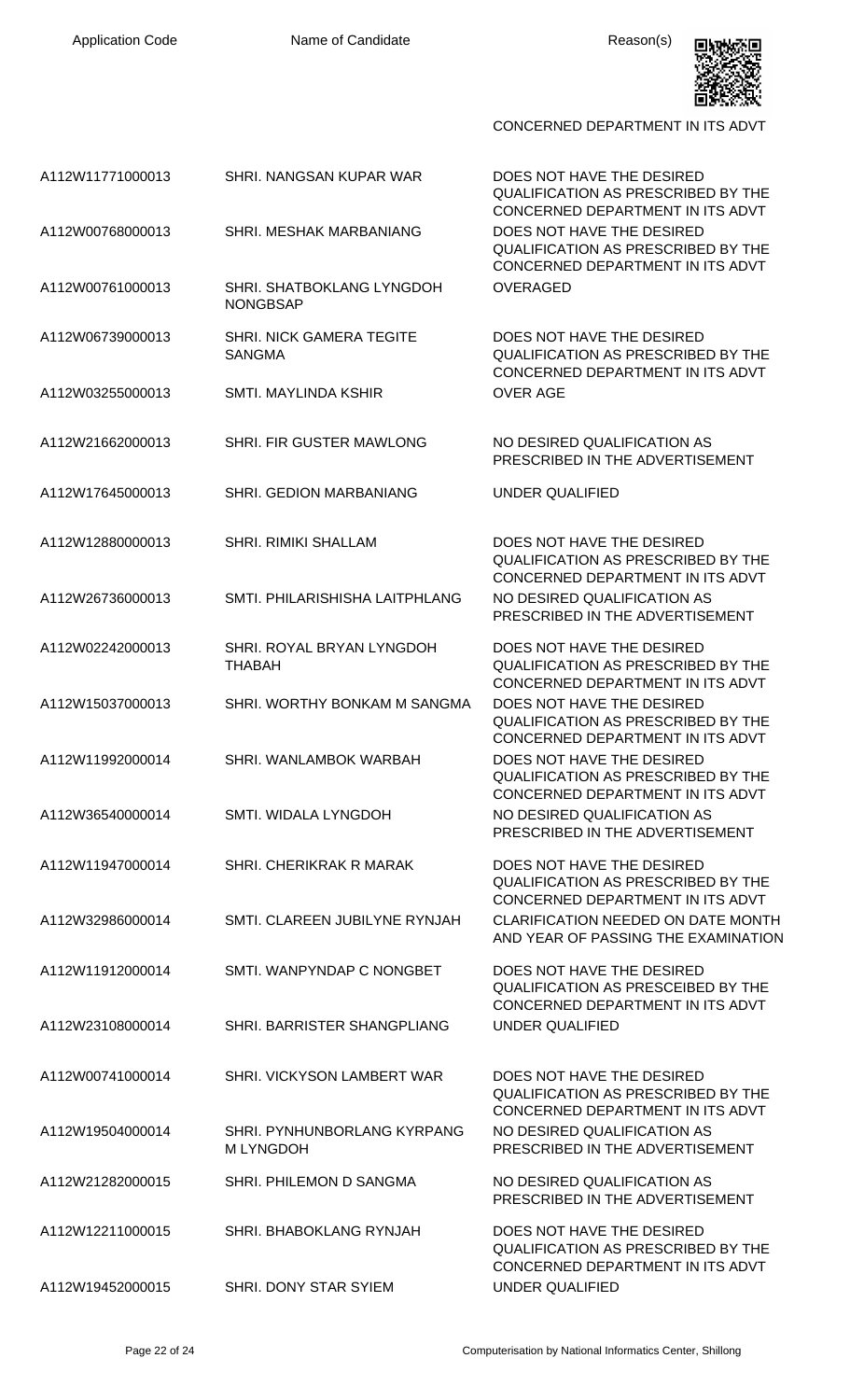

| A112W44389000015 | SHRI. APPYNIAS LYNGDOH MAWNAI              | NO DESIRED QUALIFICATION AS<br>PRESCRIBED IN THE ADVERTISEMENT                                                                          |
|------------------|--------------------------------------------|-----------------------------------------------------------------------------------------------------------------------------------------|
| A112W33685000015 | <b>SHRI. VICKY ARNOLD PATHAW</b>           | NO DESIRED QUALIFICATION AS<br>PRESCRIBED IN THE ADVERTISEMENT                                                                          |
| A112W07943000015 | SHRI. STEVEFORD MARWEIN                    | DOES NOT HAVE THE DESIRED<br>QUALIFICATION AS PRESCRIBED BY THE<br>CONCERNED DEPARTMENT IN ITS ADVT                                     |
| A112W03856000015 | SHRI. MOONSTAR MARWEIN                     | DOES NOT HAVE THE DESIRED<br><b>QUALIFICATION AS PRESCRIBED BY THE</b><br>CONCERNED DEPARTMENT IN ITS ADVT                              |
| A112W03604000015 | <b>SHRI. SAMSON SUMER</b>                  | DOES NOT HAVE THE DESIRED<br><b>QUALIFICATION AS PRESCRIBED BY THE</b>                                                                  |
| A112W11671000015 | SHRI. DAPSMING KYNJING                     | CONCERNED DEPARTMENT IN ITS ADVT<br>DOES NOT HAVE THE DESIRED<br>QUALIFICATION AS PRESCRIBED BY THE                                     |
| A112W16714000015 | SMTI. MINISHA SNAITANG                     | CONCERNED DEPARTMENT IN ITS ADVT<br>NO DESIRED QUALIFICATION AS<br>PRESCRIBED IN THE ADVERTISEMENT                                      |
| A112W16729000015 | SHRI. BAMUTSHWA SARY                       | NO DESIRED QUALIFICATION AS<br>PRESCRIBED IN THE ADVERTISEMENT                                                                          |
| A112W16688000016 | SHRI. SETTLESTAR DKHAR                     | NO DESIRED QUALIFICATION AS<br>PRESCRIBED IN THE ADVERTISEMENT                                                                          |
| A112W06383000016 | SHRI. IOONIWANHI LAW                       | DOES NOT HAVE THE DESIRED<br>QUALIFICATION AS PRESCRIBED BY THE<br>CONCERNED DEPARTMENT IN ITS ADVT                                     |
| A112W14192000017 | <b>SMTI. EROLACIA TWINLY CHEN</b>          | DOES NOT HAVE THE DESIRED<br>QUALIFICATION AS PRESCRIBED BY THE<br>CONCERNED DEPARTMENT IN ITS ADVT                                     |
| A112W21314000017 | SHRI. JOSEPH FERDINAND<br><b>KHONGWAR</b>  | <b>UNDER QUALIFIED</b>                                                                                                                  |
| A112W37000000017 | <b>SHRI. PATRICK SIANGSHAI</b>             | NO DESIRED QUALIFICATION AS<br>PRESCRIBED IN THE ADVERTISEMENT                                                                          |
| A112W06473000017 | SMTI. BAIAHUNLANG KURBAH                   | NO DESIRED QUALIFICATION AS<br>PRESCRIBED IN THE ADVERTISEMENT                                                                          |
| A112W09923000017 | SHRI. CARRYMORE MAWNIUH                    | DOES NOT HAVE THE DESIRED<br><b>QUALIFICATION AS PRESCRIBED BY THE</b><br>CONCERNED DEPARTMENT IN ITS ADVT                              |
| A112W06455000017 | SHRI. HAMKYLLA SUCHIANG                    | DOES NOT HAVE THE DESIRED<br>QUALIFICATION AS PRESCRIBED BY THE<br>DEPARTMENT IN ITS ADVT                                               |
| A112W16661000018 | SHRI. JASON BANSHAN LANGSTIEH              | <b>INCOMPLETE APPLICATION</b>                                                                                                           |
| A112W21652000018 | SMTI. ESTHER BAKYNTIEW<br><b>LYNSHIANG</b> | NO DESIRED QUALIFICATION AS<br>PRESCRIBED IN THE ADVERTISEMENT                                                                          |
| A112W04115000019 | <b>SHRI. LAMBOR SUCHIANG</b>               | DOES NOT HAVE THE DESIRED<br>QUALIFICATION AS PRESCRIBED BY THE<br>CONCERNED DEPARTMENT IN ITS DAVT                                     |
| A112W01177000020 | SHRI. BANRILANG KHARPRAN                   | DOES NOT HAVE THE DESIRED<br>QUALIFICATION AS PRESCRIBED BY THE<br>CONCERNED DEPARTMENT IN ITS ADVT                                     |
| A112W00591000020 | SMTI. VAYADALYNE L MAWLONG                 | DOES NOT HAVE THE DESIRED<br><b>QUALIFICATION AS PRESCRIBED BY THE</b>                                                                  |
| A112W11611000022 | SHRI. DEMETRIUS D SANGMA                   | CONCERNED DEPARTMENT IN ITS ADVT<br>DOES NOT HAVE THE DESIRED<br>QUALIFICATION AS PRESCRIBED BY THE                                     |
| A112W13222000024 | SHRI. MANGKARA DEWKHAID                    | CONCERNED DEPARTMENT IN ITS ADVT<br>DOES NOT HAVE THE DESIRED<br>QUALIFICATION AS PRESCRIBED BY THE<br>CONCERNED DEPARTMENT IN ITS ADVT |